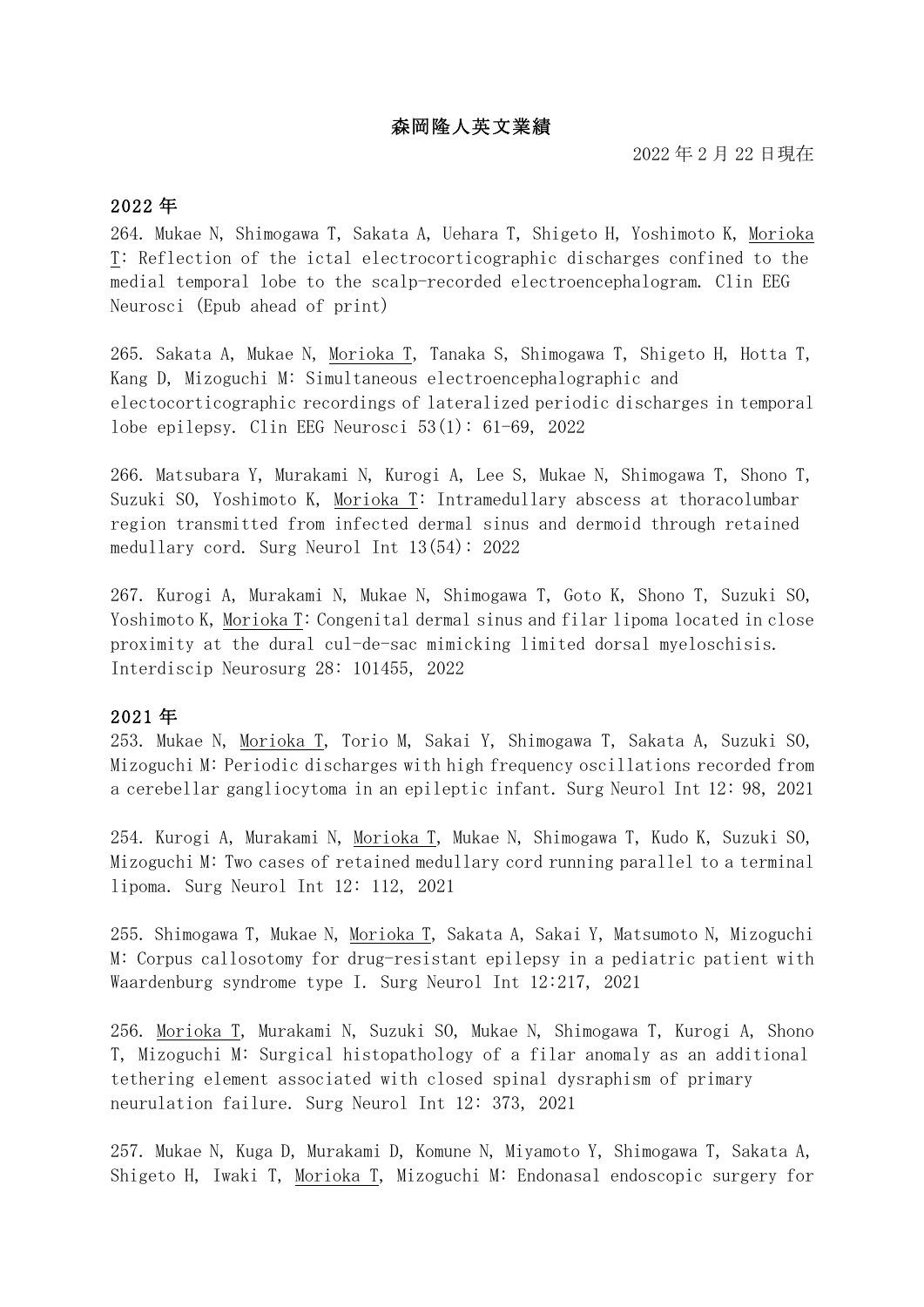temporal lobe epilepsy associated with sphenoidal encephalocele. Surg Neurol Int 12: 379, 2021

258. Shimogawa T, Mukae N, Kanata A, Tsukamoto H, Murakami N, Kurogi A, Shono T, Suzuki SO, Morioka T: Spinal cord deformity with aggravation of tethering in saccular limited dorsal myeloschisis during the first 2 months of life. Surg Neurol Int 12: 476, 2021

259. Murakami N, Kurogi A, Kawakami Y, Noguchi Y, Hayashida M, Suzuki SO, Mukae N, Shimogawa T, Yoshimoto K, Morioka T: Refractory CSF leakage following untethering surgery performed 10 months after birth for enlarging terminal myelocystocele associated with OEIS complex. Surg Neurol Int 12: 628, 2021

260. Morioka T, Murakami N, Suzuki SO, Nakamura R, Mizoguchi M: Subpial lipoma associated with retained medullary cord. NMC Case Rep J  $8(1)$ : 51-55, 2021

261. Kurogi A, Morioka T, Murakami N, Shimogawa T, Mukae N, Matsuo Y, Imamoto N, Tateishi Y, Suzuki SO: Saccular limited dorsal myeloschisis with spinal cord deviation out of the spinal canal to the sac. NMC Case Rep J 8: 739-746, 2021

262. Shimogawa T, Mukae N, Morioka T, Sakata A, Uehara T, Mizoguchi M: Possible relationship between vagus nerve stimulation and ictal discharges revealed by long-term electroencephalographic and electrocorticographic monitoring in a non-responsive patient. Interdiscip Neurosurg 24: 101066, 2021

263. Murakami N, Kanata A, Kurogi A, Mukae N, Shimogawa T, Nakanami N, Ichiyama M, Morioka T: Myelomeningocele in one neonate from a fraternal triplet birth: Two case reports on neurosurgical and multidisciplinary treatment during the perinatal period. Interdiscip Neurosurg 27: 101372, 2021

#### 2020 年

240. Morioka T, Murakami N, Kanata A, Tsukamoto E, Suzuki OS: Retained medullary cord with sacral subcutaneous meningocele and congenital dermal sinus. Childs Nerv Syst 36(2): 423-427, 2020

241. Morioka T, Murakami N, Yanagida H, Yamaguchi T, Noguchi Y, Takahata Y, Tsukamoto A, Suzuki SO: Terminal syringomyelia associated with lumbar limited dorsal myeloschisis. Childs Nerv Syst 36(4): 819-826, 2020

242. Kurogi A, Morioka T, Murakami N, Nakanami N, Suzuki SO: Ruptured dermoid cyst at the conus medullaris in the myelomenigocele sac revealed at the initial repair surgery. Childs Nerv Syst  $36(5)$ : 1061-1065, 2020

243. Murakami N, Morioka T, Suzuki SO, Takahata Y, Mizoguchi M: Congenital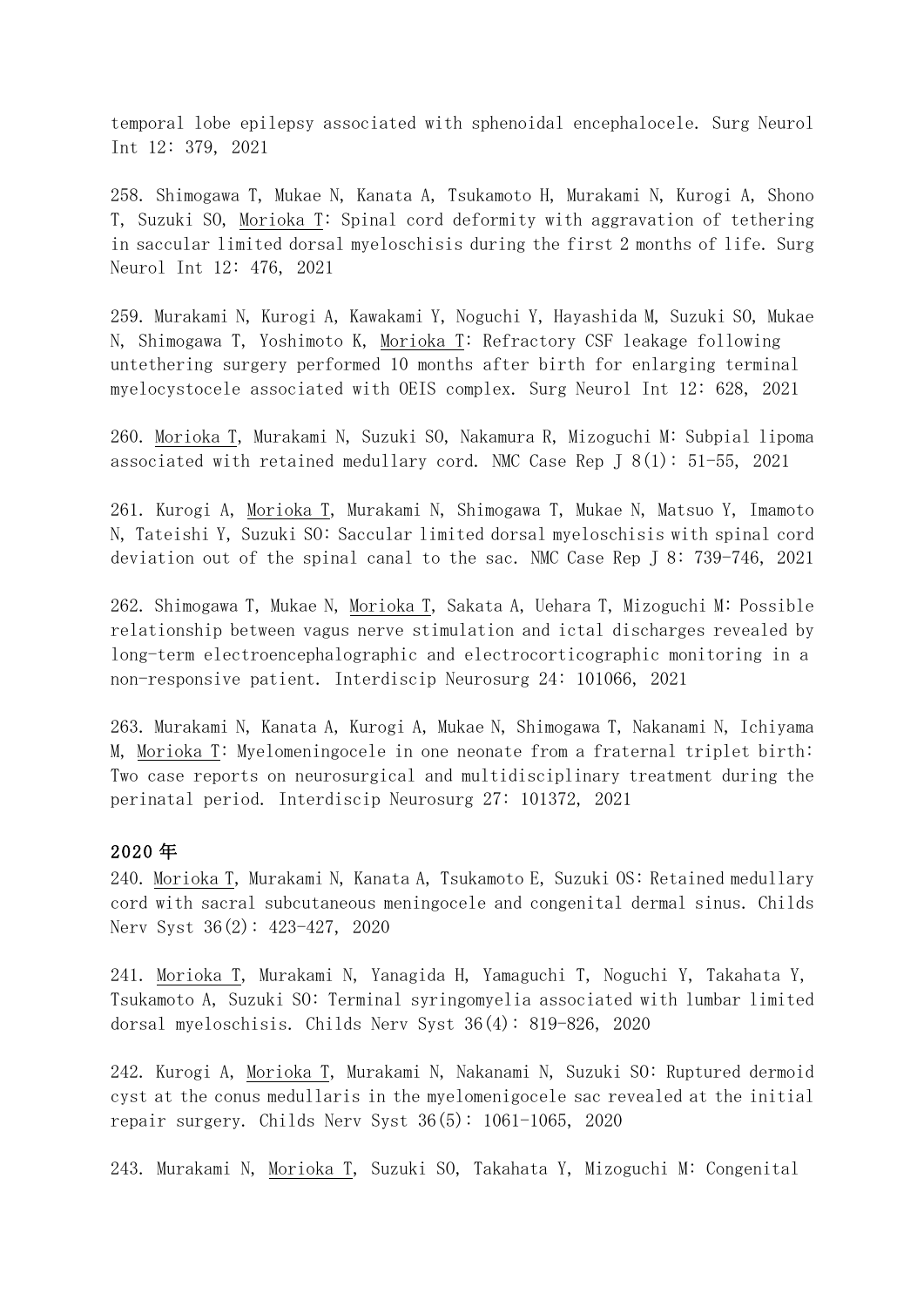interdural arachnoid cyst of the tentorium cerebelli. Childs Nerv Syst  $36(5)$ : 1071-1074, 2020

244. Morioka T, Murakami N, Suzuki SO, Takada A, Tajiri S, Shimogawa T, Mukae N, Iihara K: Neurosurgical pathology and management of limited dorsal myeloschisis with congenital dermal sinus in infancy. Pediatr Neurosurg 55: 113-125, 2020

245. Morioka T, Murakami N, Ichiyama M, Kusuda T, Suzuki SO: Congenital dermal sinus elements in each tethering stalk of coexisting thoracic limited dorsal myeloschisis and retained medullary cord. Pediatr Neurosurg  $55(6): 380-387$ , 2020

246. Maehara N, Morioka T, Shimogawa T, Suzuki SO, Mizoguchi M, Haga S: Massive ossification with hematopoietic marrow on both surfaces of the expanded polytetrafluoroethylene artificial dura mater. World Neurosug 139: 405-409, 2020

247. Mukae N, Morioka T, Suzuki SO, Murakami N, Shimogawa T, Kanata A, Tsukamoto H, Mizoguchi M: Two cases of large filar cyst associated with terminal lipoma: Relationship with retained medullary cord. World Neurosug 142: 294-298, 2020

248. Shirozu N, Morioka T, Tokunaga S, Shimogawa T, Inoue D, Arihiro S, Sakata A, Mukae N, Haga S, Iihara K: Comparison of pseudocontinuous arterial spin labeling perfusion MR images and time-of-flight MR angiography in the detection of periictal hyperperfusion. eNeurologicalSci 19: 100233, 2020

249. Tokunaga S, Morioka T, Shirozu N, Tsurusaki Y, Arihiro S, Shimogawa T, Mizoguchi M, Haga S: Arterial spin-labeling perfusion MR images with dual postlabeling delay reveals hemodynamic changes in dural arteriovenous fistulas following endovascular surgery. Interdiscip Neurosurg 21: 100733, 2020

250. Murakami N, Morioka T, Suzuki SO, Mukae N, Shimogawa T, Matsuo Y, Sasaguri T, Mizoguchi M: Clinicopathological findings of limited dorsal myeloschisis associated with spinal lipoma of dorsal-type. Interdiscip Neurosurg 21: 100781, 2020

251. Abe K, Mukae N, Morioka T, Shimogawa T, Suzuki SO, Mizoguchi M: Tail-like cutaneous appendage at the upper thoracic region with a continuous stalk of limited dorsal myeloschisis. Interdiscip Neurosurg 22: 100823, 2020

252. Abe K, Mukae N, Morioka T, Sangatsuda Y, Sakata A, Suzuki SO, Mizoguchi M: Non-convulsive status epilepticus associated with Alzeheimer's disease mimicking symptomatic focal epilepsy following resection of frontal parasagittal meningioma. Surg Neurol Int 11: 469, 2020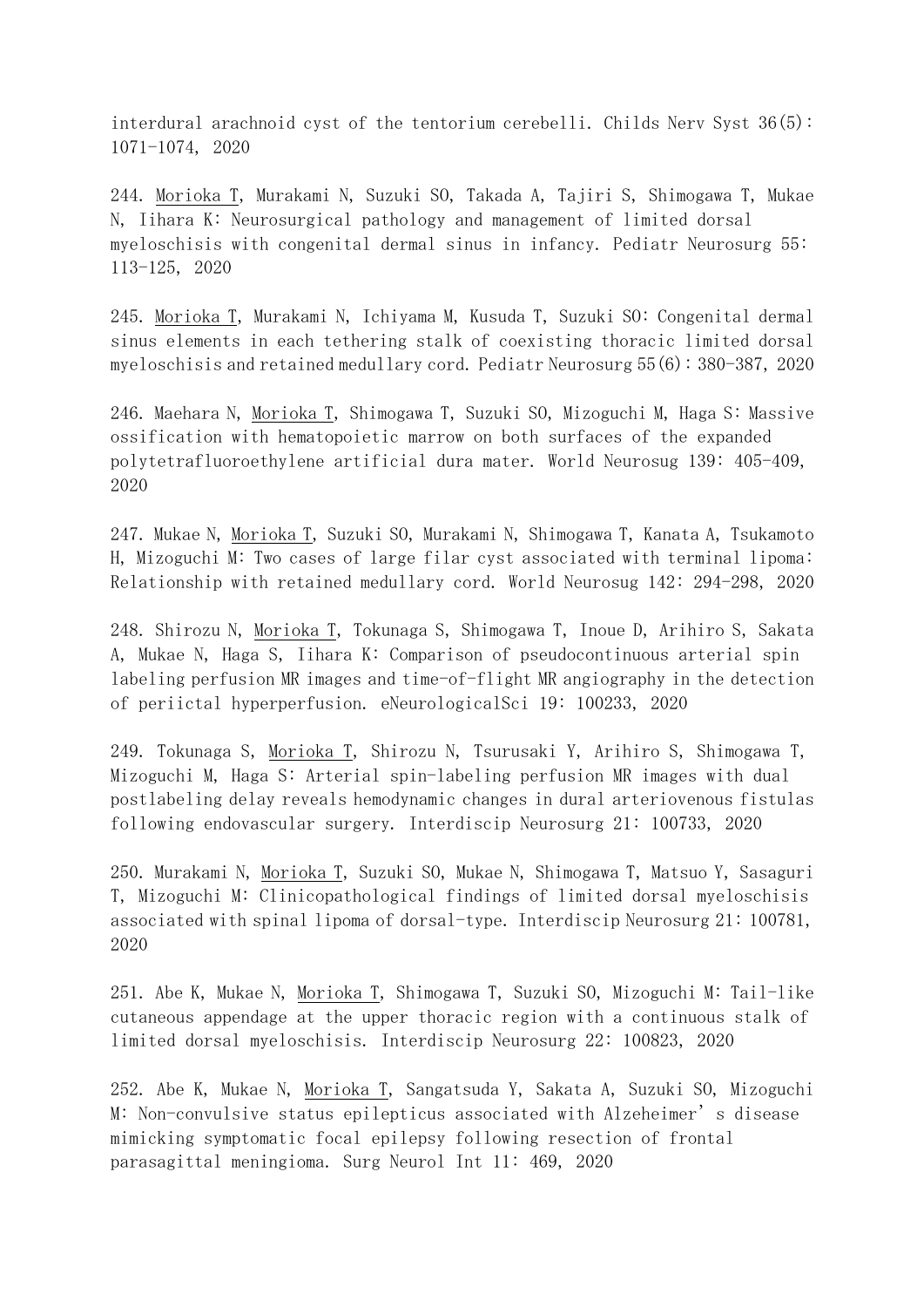#### 2019 年

231. Morioka T, Suzuki SO, Murakami N, Mukae N, Shimogawa T, Haruyama H, Kira R, Iihara K: Surgical histopathology of limited dorsal myeloschisis with flat skin lesion. Childs Nerv Syst  $35(1)$ : 119-128, 2019

232. Tsuchimochi K, Morioka T, Murakami N, Yamashita F, Kawamura N: Huge multiple spinal extradural meningeal cysts in infancy. Childs Nerv Syst  $35(3)$ : 535-540, 2019

233. Sarukawa M, Morioka T, Murakami N, Shimogawa T, Mukae N, Kuga N, Suzuki SO, Iihara  $K:$  Human tail-like cutaneous appendage with a contiguous stalk of limited dorsal myeloschisis. Childs Nerv Syst 35(6): 973-978, 2019 [published erratum appears in Childs Nerv Syst  $35(6)$ : 1091, 2019]

234. Tomita Y, Morioka T, Murakami N, Noguchi Y, Sato Y, Suzuki OS: Slender stalk with combined features of saccular limited dorsal myeloschisis and congenital dermal sinus in a neonate. Pediatr Neurosurg  $54(2)$ : 125-131, 2019

235. Haga S, Morioka T, Kameda K, Takahara K, Amano T, Tomohara S, Takaki H, Tsurusaki Y, Arihiro S: Subtraction of arterial spin-labeling magnetic resonance perfusion images acquired at dual post-labeling delay: Potential for evaluating cerebral hyperperfusion syndrome following carotid endarterectomy. J Clin Neurosci 63: 77-83, 2019

236. Kanazawa Y, Arakawa S, Shimogawa T, Hagiwara N, Haga S, Morioka T, Ooboshi H, Ago T, Kitazono T: Arterial spin labeling magnetic resonance imaging for differentiating acute ischemic stroke from epileptic disorders. J Stroke Cerebrovasc Dis 28(6): 1684-1690, 2019

237. Miki K, Morioka T, Sakata A, Noguchi N, Mori M, Yamada T, Kai Y, Natori Y: Initial experience of telemetry EEG amplifier (Headset<sup>TM</sup>) in the emergent diagnosis of nonconvulsive status epilepticus. Interdiscip Neurosurg 18: 1000486, 2019

238. Mukae N, Morioka T, Torio M, Sakata A, Suzuki SO, Iihara K: Continuous ictal discharges with high frequency oscillations confined to the non-sclerotic hippocampus in an epileptic patient with radiation induced cavernoma in the lateral temporal lobe. Epilepsy Behav Case Rep 11: 87-91, 2019

239. Lee S, Morioka T, Chong PF, Suzuki SO, Imagi T, Murakami N, Baba H, Kira R: Subcortical axonal loss with glial reactions following partial status epilepticus with neuroradiological findings of reduced subcortical diffusion. Neurol Sci  $40(4)$ : 851-855, 2019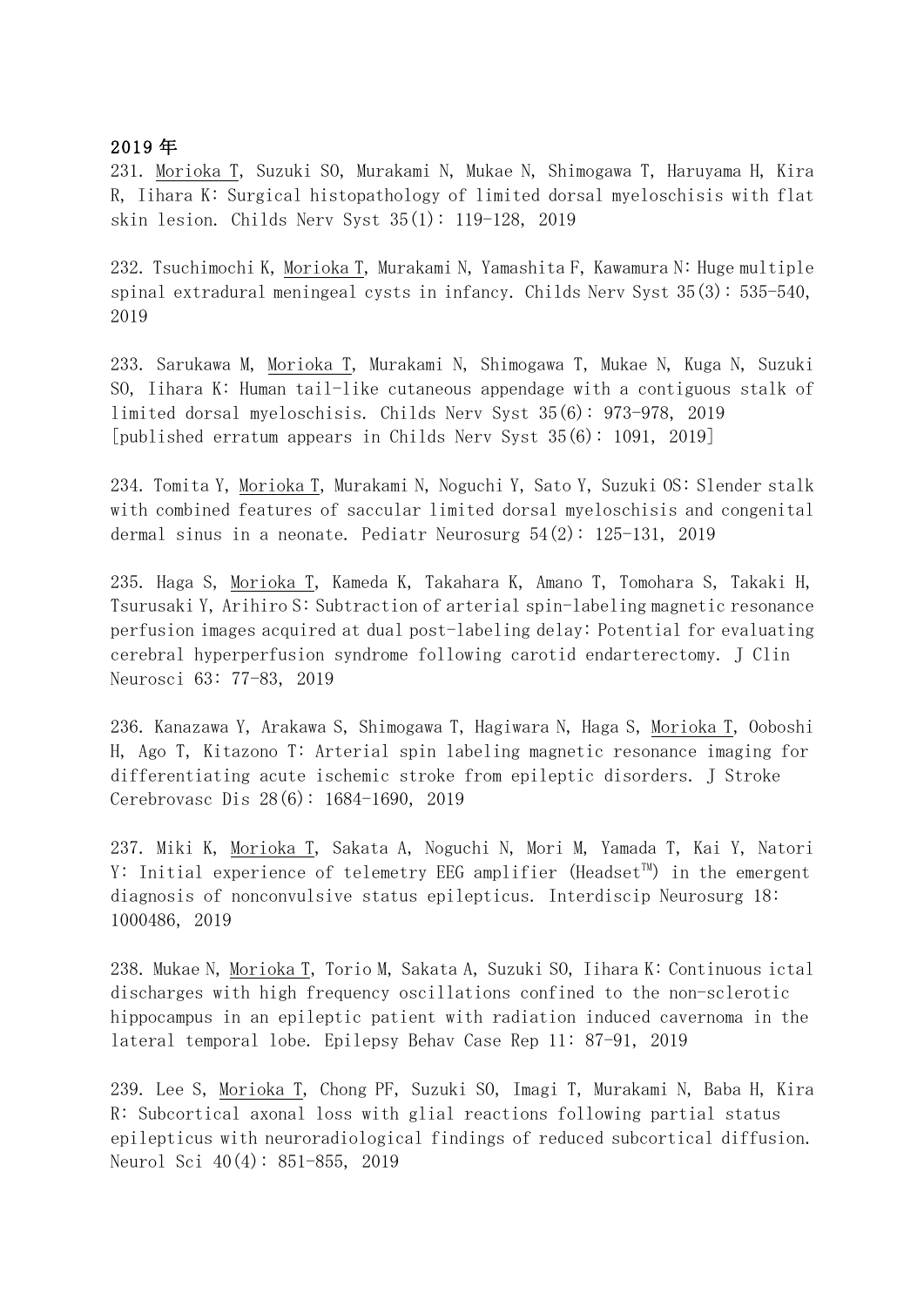### 2018 年

222. Ryorin M, Morioka T, Murakami N, Suzuki SO, Kawamura N: Dynamic morphological changes of thrombosed lateral sinus pericranii revealed by serial MR images. Childs Nerv Syst  $34(1)$ : 143-148, 2018

223. Morioka T, Suzuki SO, Murakami N, Shimogawa T, Mukae N, Inoha S, Sasaguri T, Iihara K: Neurosurgical pathology of limited dorsal myeloschisis. Childs Nerv Syst  $34(2)$ : 293-303, 2018

224. Murakami N, Morioka T, Shimogawa T, Hashiguchi K, Mukae N, Uchihashi K, Suzuki SO, Iihara K: Retained medullary cord extending to a sacral subcutaneous menigocele. Childs Nerv Syst  $34(3)$ : 527-533, 2018

225. Shirozu N, Morioka T, Inoha S, Imamoto N, Sasaguri T: Enlargement of sacral subcutaneous meningocele associated with retained medullary cord. Childs Nerv Syst  $34(9)$ : 1785-1790, 2018

226. Hiraoka A, Morioka T, Murakami N, Suzuki SO, Mizoguchi M: Limited dorsal myeloschisis with no extradural stalk linking to a flat skin lesion: A case report. Childs Nerv Syst 34(12): 2497-2501, 2018

227. Shimogawa T, Morioka T, Murakami N, Mukae N, Hashiguchi K, Suzuki SO, Iihara K: Bony and cartilaginous tissues in lumbosacral lipomas. Pediatr Neurosurg  $53(5): 305-310, 2018$ 

228. Murakami N, Morioka T, Shimogawa T, Mukae N, Inoha S, Sasaguri T, Suzuki SO, Iihara K: Ependyma-lined canal with surrounding neuroglial tissues in lumboscaral lipomatous malformations: Relationship with retained medullary cord. Pediatr Neurosurg  $53(6)$ :  $387-394$ , 2018

229. Takahara K, Morioka T, Shimogawa T, Haga S, Kameda K, Arihiro S, Sakata A, Mukae N, Iihara K: Hemodynamic state of periictal hyperperfusion revealed by arterial spin-labeling perfusion MR images with dual postlabeling delay. eNeurologicalSci 12: 5-18, 2018

230. Maehara N, Morioka T, Amano T, Suzuki SO, Yamamoto M, Haga S: Intractable epilepsy associated with angiographic obliteration of a medial temporal arteriovenous malformation following stereotactic radiosurgery. Interdiscip Neurosurg 14: 121-125, 2018

#### 2017 年

211. Shimogawa T, Morioka T, Sayama T, Haga S, Kanazawa Y, Murao K, Arakawa S, Sakata A, Iihara K: The initial use of arterial spin labeling perfusion and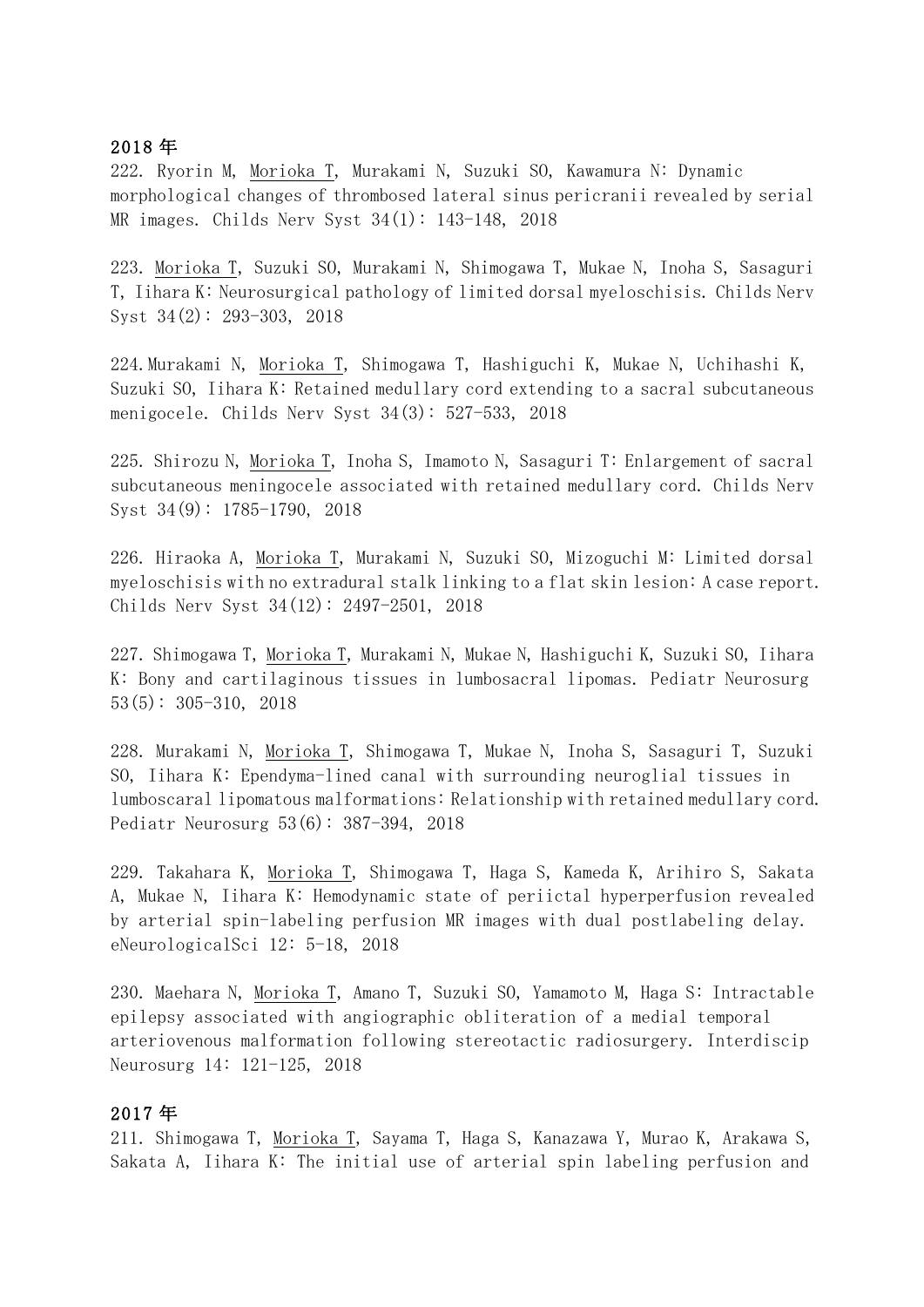diffusion-weighted magnetic resonance images in the diagnosis of nonconvulsive partial status epilepticus. Epilepsy Res 129: 162-173, 2017

212. Murakami N, Morioka T, Kawamura N, Suzuki SO, Kira R: Venous anomaly analogous to vertical embryonic positioning of the straight sinus associated with atretic cephalocele at the suboccipital region. Childs Nerv Syst  $33(1)$ : 179-182, 2017

213. Murakami N, Morioka T, Suzuki SO, Mukae N, Hashiguchi K, Iihara K: Tadpole-shaped lateralized parietal atretic cephalocele associated with an ipsilateral lacrimal gland fistula and schizencephalic clefts. Childs Nerv Syst  $33(2): 363-367, 2017$ 

214. Murakami N, Morioka T, Ichiyama M, Nakamura R, Kawamura N: Lateral lipomyelomeningocele of the hemicord with split cord malformation type I revealed by 3D heavily T2-weighted imaging. Childs Nerv Syst 33(6): 993-997, 2017

215. Shimogawa T, Morioka T, Sayama T, Akiyama T, Haga S, Amano T, Furuta Y, Murao K, Arakawa S, Takeshita I: Impact of low coagulation factor XIII activity in patients with chronic subdural hematoma associated with cerebrospinal fluid hypovolemia: A retrospective study. Surg Neurol Int 8: 192, 2017 doi: 10.4103/sni.sni\_82\_17

216. Shimogawa T, Morioka T, Akiyama T, Haga S, Arakawa S, Sayama T: Sequential changes of arterial spin-labeling perfusion MR images with dual postlabeling delay following reconstructive surgery for giant internal carotid artery aneurysm. Surg Neurol Int 8:222, 2017 doi: 10.4103/sni.sni\_73\_17

217. Serita Y, Morioka T, Murakami N, Kawamura N, Takahata S, Kira R: Intraventricular hemorrhage possibly extending from an infratentorial subdural hematoma via a perforated suprapineal recessus in a full-term neonate. Surg Neurol Int 8: 266, 2017 doi: 10.4103/sni.sni\_139\_17

218. Murao K, Morioka T, Shimogawa T, Furuta Y, Haga S, Sakata A, Arihiro S, Arakawa S: Various pathophysiological states of acute symptomatic seizures immediately after ischemic stroke, namely "onset seizures", shown by complementary use of peri-ictal magnetic resonance imaging and electroencephalography. Neurol Clin Neurosci  $5(6)$ : 169-177, 2017 doi: 10.1111/ncn3.12160

219. Maeda K, Furuno K, Chong PF, Morioka T: Nasopharyngeal glial heterotopia associated with delayed postoperative meningitis. BMJ Case Rep 2017. doi:10.1136/bcr-2017-220206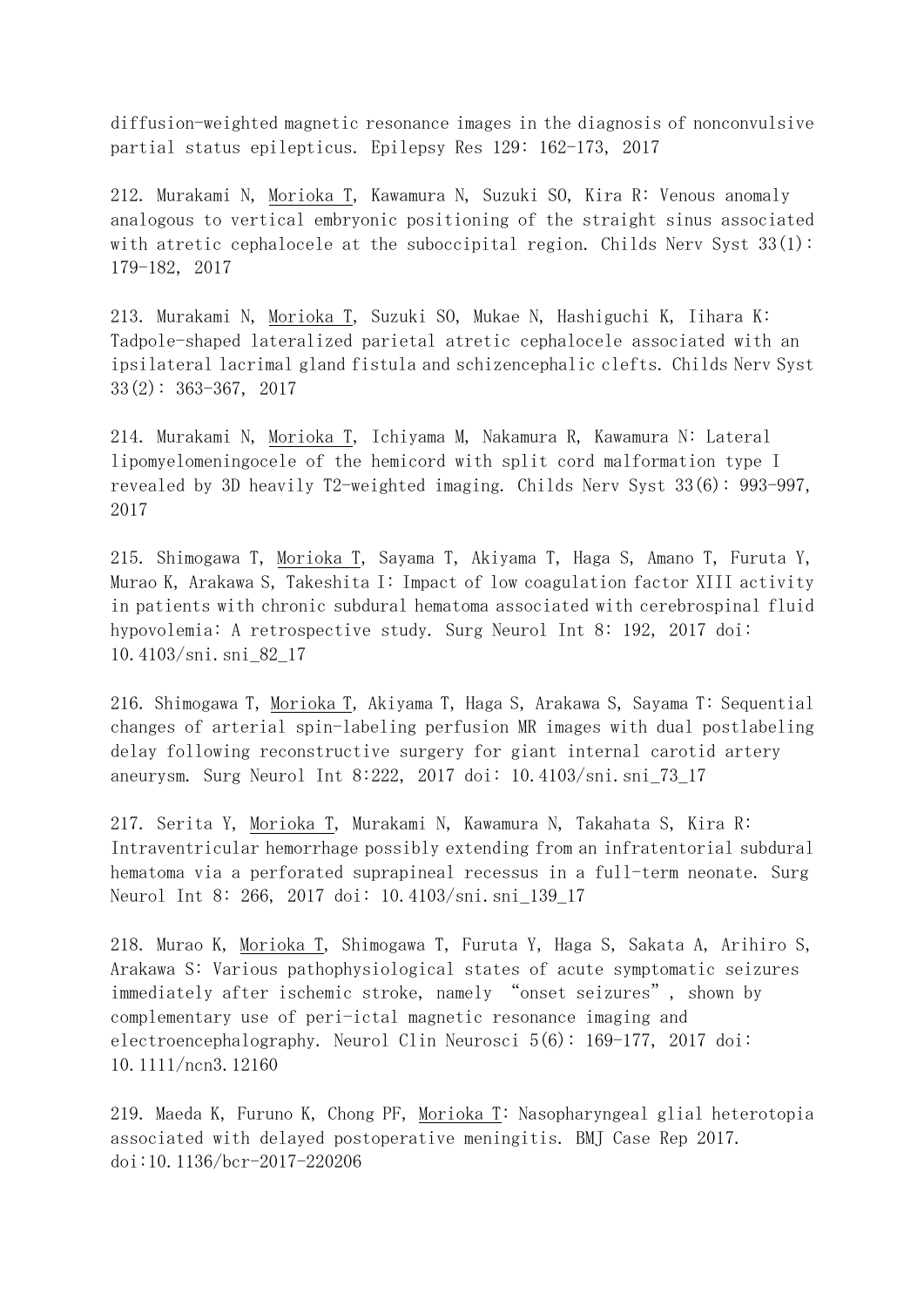220. Takahara K, Morioka T, Shimogawa T, Amano T, Kawakita A, Watanabe K, Haga S: Perfusion image with arterial spin labeling in acute encephalopathy with reduced subcortical diffusion following secondary generalized status epileptics. Epilepsy & Seizure  $9(1)$ : 32-39, 2017

221. Morioka T, Murakami N, Shimogawa T, Mukae N, Hashiguchi K, Suzuki SO, Iihara K: Neurosurgical management and pathology of the lumbosacral lipomas with tethered cord. Neuropathology  $37(5)$ :  $385-392$ , 2017

## 2016 年

202. Haga S, Morioka T, Shimogawa T, Akiyama T, Murao K, Kanazawa Y, Sayama T, Arakawa S: Arterial spin labeling perfusion magnetic resonance image with dual postlabeling delay: A correlative study with acetazolamide loading  $123$ I-Iodoanphetamine single-photon emission computed tomography. J Stroke Cerebrovasc Dis  $25(1): 1-6$ , 2016

203. Wakisaka K, Morioka T, Shimogawa T, Murao K, Kanazawa Y, Hagiwara N, Arakawa S: Epileptic ictal hyperperfusion on arterial spin labeling perfusion and diffusion-weighted magnetic resonance images in posterior reversible encephalopathy syndrome. J Stroke Cerebrovasc Dis  $25(1)$ :  $228-237$ , 2016

204. Akiyama T, Morioka T, Shimogawa T, Haga S, Sayama T, Kanazawa Y, Murao K, Arakawa S: Arterial spin-labeling magnetic resonance imaging with dual post-labeling delay in internal carotid artery steno-occlusion: validation with digital subtraction angiography. J Stroke Cerebrovasc Dis  $25(9)$ : 2099-2108, 2016

205. Chatani H, Hagiwara K, Hironaga N, Ogata K, Shigeto H, Morioka T, Sakata A, Hashiguchi K, Murakami N, Uehara T, Kira J, Tobimatsu S: Neuromagnetic evidence for hippocampal modulation of auditory processing. Neuroimage  $124(1)$ : 256-266, 2016

206. Hashiguchi K, Morioka T, Murakami N, Togao O, Hiwatashi A, Ochiai M, Eriguchi G, Kishimoto J, Iihara K: Sequential morphological change of Chiari malformation type II following surgical repair of myelomenigocele. Childs Nerv Syst  $32(6)$ : 1069-1078, 2016

207. Amano T, Takahara K, Maehara N, Shimogawa T, Mukae N, Sayama T, Arihiro S, Arakawa S, Morioka T, Haga S: Optimal perioperative management of antithrombotic agents in patients with chronic subdural hematoma. Clin Neurol Neurosurg 151: 43-50, 2016

208. Yasuda C, Arakawa S, Shimogawa T, Kanazawa Y, Sayama T, Haga S, Morioka T: Clinical significance of the champagne bottle neck sign in the extracranial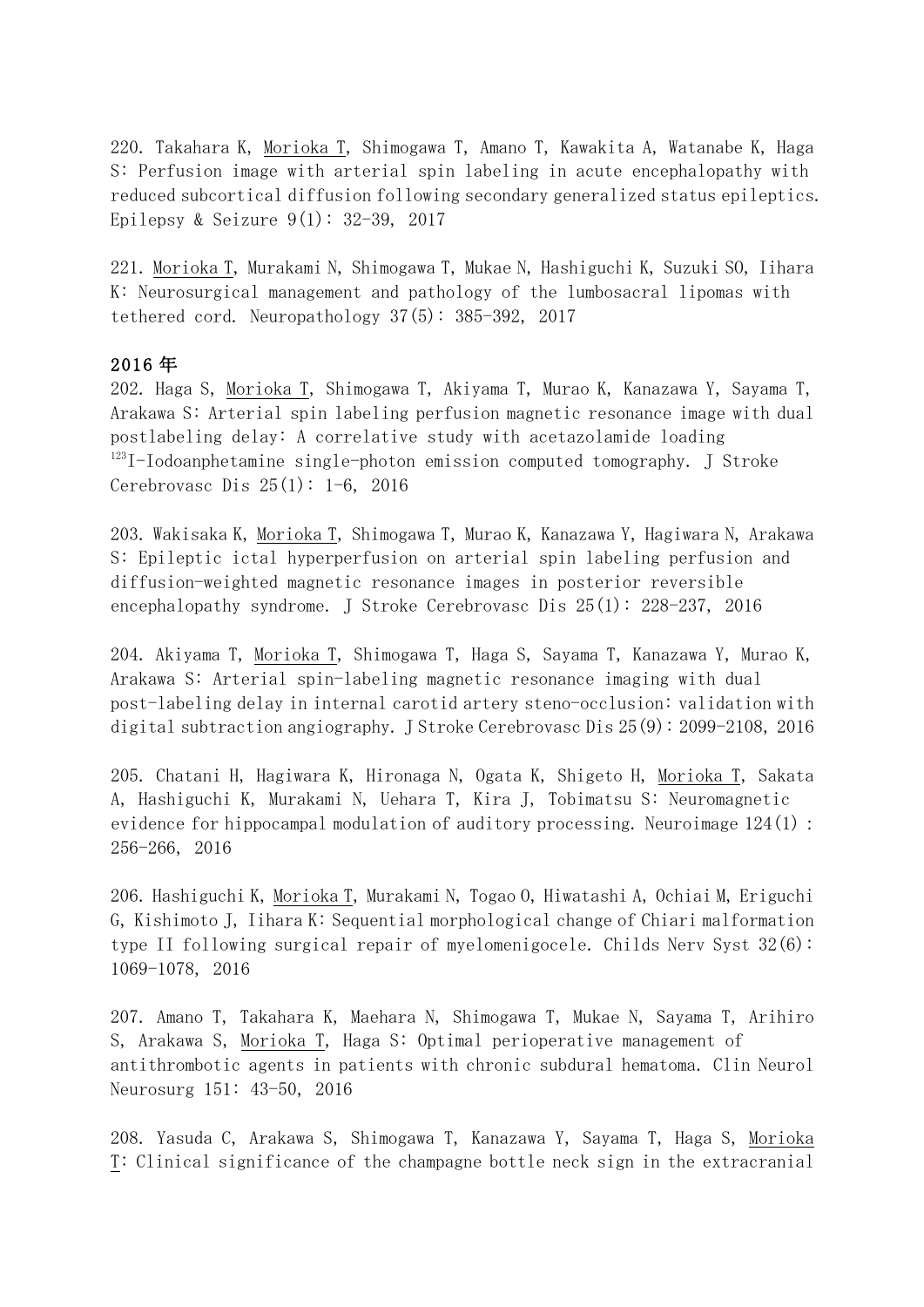carotid arteries of patients with Moyamoya disease. AJNR Amr J Neuroradiol  $37(10): 1898-1902, 2016$ 

209. Shimogawa T, Morioka T, Sayama T, Haga S, Akiyama T, Murao K, Kanazawa Y, Furuta Y, Sakata A, Arakawa S: Signal changes on magnetic resonance perfusion images with arterial spin labeling after carotid endarterectomy. Surg Neurol Int 7: S1031-1040, 2016 doi: 10.4103/2152-7806.196322

210. Shimogawa T, Morioka T, Onozawa H, Suzuki SO, Kira R: Nasal dermal sinus associated with a dumbbell-shaped dermoid: A case report. J Neurol Surg Rep  $77(2): e94-97, 2016$ 

## 2015 年

200. Kanazawa Y, Morioka T, Arakawa S, Furuta Y, Nakanishi A, Kitazono T: Nonconvulsive partial status epilepticus mimicking recurrent infarction revealed by diffusion-weighted and arterial spin labeling perfusion magnetic resonance images. J Stroke Cerebrovasc Dis  $24(4)$ : 731-738, 2015

201. HashiguchiK, Morioka T, Murakami N, Togao O, Hiwatashi A, Ochiai M, Morokuma S, Iihara K: Clinical significance of prenatal and postnatal heavily T2-weighted magnetic resonance images in patients with myelomeningocele. Pediatr Neurosurg 50(6): 310-320, 2015

### 2014 年

198. Mukae N, Suzuki SO, Morioka T, Murakami N, Hashiguchi K, Shigeto H, Sakata A, Iihara K: ILAE focal cortical dysplasia type IIIc in the ictal onset zone in epileptic patients with solitary menigoangiomatosis. Epileptic Disord  $16(4)$ : 533-539, 2014

199. Shimogawa T, Morioka T, Sayama T, Hamamura T, Yasuda C, Arakawa S: Champagne bottle neck sign in a patient with Moyamoya syndrome. World J Clin Cases  $2(9)$ : 474-477, 2014

#### 2013 年

194. Morioka T, Sayama T, Shimogawa T, Mukae N, Hamamura T, Arakawa S, Sakata A, Sasaki T: Electroencephalographic evaluation of cerebral hyperperfusion syndrome following superficial temporal artery - middle cerebral artery anastomosis. Neurol Med Chir (Tokyo)  $53(6)$ :  $388-395$ , 2013

195. Murakami N, Morioka T, Hashiguchi K, Yoshiura T, Hiwatashi A, Suzuki SO, Nakamizo A, Amano T, Hata N, Sasaki T: Usefulness of three-dimensional T1-weighted spoiled gradient-recalled echo and three-dimensional heavily T2-weighted images in preoperative evaluation of spinal dysraphism. Childs Nerv Syst 29(10): 1905-1914, 2013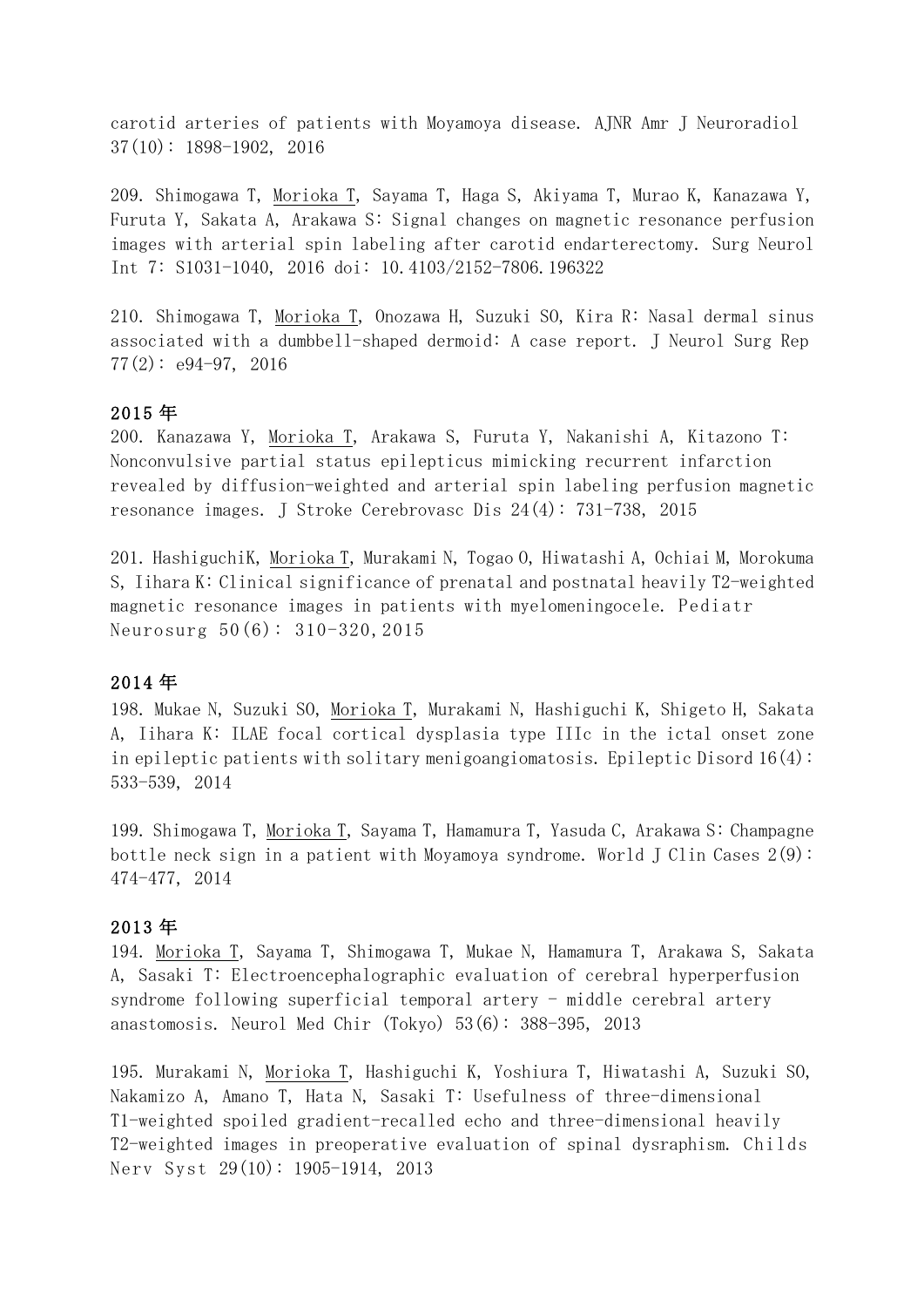196. Kanamori Y, Shigeto H, Hironaga N, Hagiwara K, Uehara T, Chatani H, Sakata A, Hashiguchi K, Morioka T, Tobimatsu S, Kira J: Minimum norm estimates in MEG can delineate the onset of interictal epileptic discharges: A comparison with ECoG findings. Neuroimage: Clinical 2: 663-669, 2013

197. Mukae N, Morioka T, Sayama T, Hamamura T, Makihara K, Shigeto H, Sasaki T: Traumatic medial temporal lobe epilepsy associated with a subcortical lesion in the internal capsule - A case report. Epilepsy & Seizure  $6(1)$ : 1-9, 2013

## 2012 年

193. Murakami N, Morioka T, Hashiguchi K, Suzuki SO, Amano T, Sakata A, Sasaki T: Focal cortical dysplasia type IIa underlying epileptogenesis in patients with epilepsy associated with Sturge-Weber syndrome. Epilepsia 53(11) e184-e188, 2012 doi: 10.1111/j.1528-1167.2012.03628.x

## 2011 年

188. Morioka T, Sayama T, Mukae N, Hamamura T, Yamamoto K, Kido T, Sakata A, Sasaki T: Nonconvulsive status epilepticus during perioperative period of cerebrovacular surgery. Neurol Med Chir (Tokyo) 51(3): 171-179, 2011

189. Hashiguchi K, Morioka T, Yoshida F, Yoshimoto K, Shono T, Natori Y, Nagata S, Sasaki T: Feasibility of intraoperative motor-evoked potential monitoring for skull base tumors with a high risk of postoperative motor deterioration. Acta Neurochir 153(6): 1191-1200, 2011

190. Shigeto H, Sakata A, Morioka T, Takase K, Hagiwara K, Kamada T, Kanamori Y, Hashiguchi K, Tobimatsu S, Yamashita N, Kira J: Peri-orbital electrodes as a supplemental recording for detection of ictal discharges in medial temporal lobe epilepsy. Neurology Asia  $16(4)$ : 303-307, 2011

191. Masui K, Suzuki SO, Hashiguchi K, Morioka T, Yoshiura T, Sasaki T, Iwaki T: Focal cortical dysplasia coexisting with diffuse astrocytoma in childhood: A case report and reappraisal of the glial component in archival FCD cases. Neuropathology  $31(4)$ :  $433-439$ , 2011

192. Kanata A, Morioka T, Tsukamoto H, Katsuta T, Suzuki OS: A case of dysembryoplastic neuroepithelial tumor (DNT) who underwent epilepsy surgery after the initial seizure. Pediatr Neurosurg  $47(6)$ :  $436-441$ , 2011

## 2010年

183. Hashiguchi K, Morioka T, Murakami N, Suzuki SO, Hiwatashi A, Yoshiura T, Sasaki T: Utility of 3-T FLAIR and 3D short tau inversion recovery MR imaging in the preoperative diagnosis of hippocampal sclerosis: direct comparison with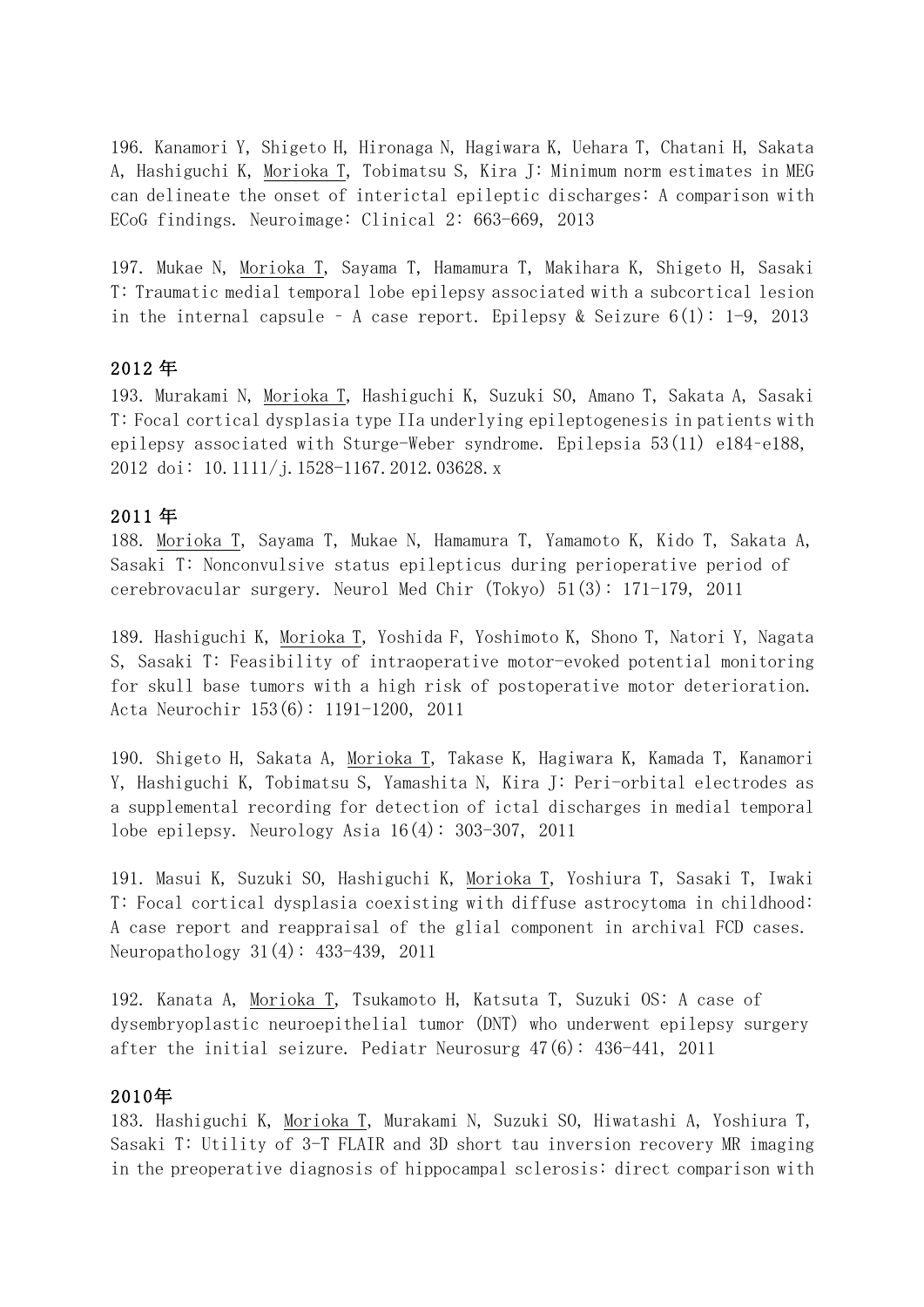1.5-T FLAIR MR imaging. Epilepsia 51(9): 1820-1828, 2010

184. Fukui K, Morioka T, Hashiguchi K, Kawamura T, Irita K, Hoka S, Sasaki T, Takahashi S: Relationship between regional cerebral blood flow and electrocorticographic activities under sevoflurane and isoflurane anesthesia. J Clin Neurophysiol 27(2): 110-115, 2010

185. <u>Morioka T,</u> Mukae N, Sayama T, Hamamura T, Nomoto A, Yamamoto K, Kido T, Yamaguchi T, Suzuki SO, Sasaki T: Medial temporal lobe epilepsy associated with cortical dysplasia extending from the medial temporal lobe to the fornix - a case report. Epilepsy & Seizure  $3(1)$ : 10-18, 2010

186. Morioka T, Hashiguchi K, Mukae N, Sayama T, Sasaki T: Neurosurgical management of the patients with lumbosacral myeloschisis. Neurol Med Chir  $(Tokyo)$  50(9): 870-876, 2010

187. Hamamura T, Morioka T, Sayama T, Mukae N, Arakawa S, Maeda H, Sasaki T: Cerebral hyperperfusion syndrome associated with non-convulsive status epilepticus following superficial temporal artery-middle cerebral artery anastomosis - a case report. Neurol Med Chir (Tokyo)  $50(12)$ : 1099-1104, 2010

### 2009 年

175. Samura K, Morioka T, Hashiguchi K, Yoshida F, Miyagi Y, Yoshiura T, Suzuki SO, Sasaki T: Coexistence of a human tail and congenital dermal sinus associated with lumbosacral lipoma. Childs Nerv Syst  $25(1)$ : 137-141, 2009

176. Morioka T, Hashiguchi K, Samura K, Yoshida F, Miyagi Y, Yoshiura T, Suzuki SO, Sasaki T: Detailed anatomy of intracranial venous anomalies associated with atretic parietal cephaloceles revealed by high-resolution 3D-CISS and high-field T2-weighted reversed MR images. Childs Nerv Syst 25(3): 309-315, 2009

177. Matsuda H, Matsuda K, Nakamura F, Kameyama S, Masuda H, Otsuki T, Nakama H, Shamoto H, Nakazato N, Mizobuchi M, Nakagawara J, Morioka T, Kuwabara Y, Aiba H, Yano M, Kim YJ, Nakase H, Kuji I, Hirata Y, Mizumura S, Imabayashi E, Sato N: Contribution of subtractional ictal SPECT coregistered to MRI to epilepsy surgery: A multicenter study. Ann Nucl Med  $23(3)$ :  $283-291$ ,  $2009$ 

178. Samura K, Morioka T, Hashiguchi K, Miyagi Y, Shigeto H, Sakata A, Tanaka S, Satsohi O Suzuki, Sasaki T: Temporal lobe epilepsy associated with 'triple pathology' of hippocampal sclerosis, focal cortical dysplasia and cavernoma in the ipsilateral frontal lobe. Epilepsy & Seizure  $2(1)$ : 34-41, 2009

179. Tokunaga S, Morioka T, Hashiguchi K, Samura K, Yoshida F, Miyagi Y, Yoshiura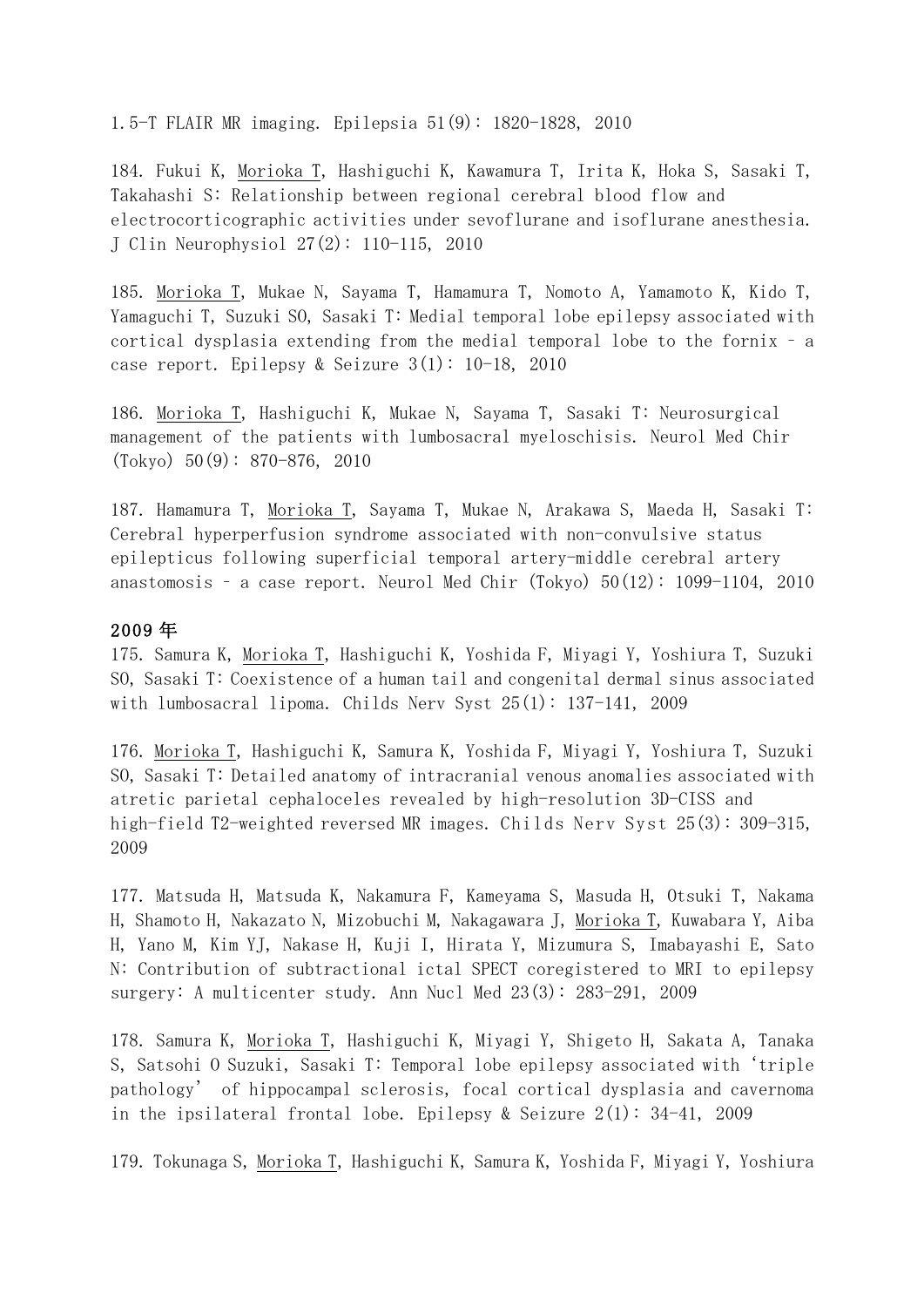T, Yamanouchi T, Sasaki T: Double lumbosacral lipomas of the dorsal and filar types associated with OEIS complex. Neurol Med Chir (Tokyo)  $49(10)$ :  $487-490$ , 2009

180. Murata M, Morokuma S, Tsukimori K, Hojo S, Morioka T, Hashiguchi K, Sasaki T, Wake N: Rapid growing cystic variant of choroids plexus papilloma in a fetal cerebral hemisphere. Ultrasound Obst Gyn  $33(1)$ : 116-120, 2009

181. Yoshida F, Miyagi Y, Kishimoto J, Morioka T, Murakami N, Hashiguchi K, Samura K, Sakae N, Yamasaki R, Kawaguchi M, Sasaki T: Subthalamic nucleus stimulation does not cause deterioration of preexisting hallucinations in Parkinson's disease patients. Stereotact Funct Neurosurg  $87(1)$ :  $45-49$ , 2009

182. Miyagi Y, Okamoto T, Morioka T, Tobimatsu S, Nakanishi Y, Aihara K, Hashiguchi K, Murakami N, Yoshida F, Samura K, Nagata S, Sasaki T: Spectral analysis of field potential recordings by deep brain stimulation electrode for localization of subthalamic nucleus in patients with Parkinson's disease. Stereotact Funct Neurosurg  $87(4)$ : 211-218, 2009

## 2008 年

163. Yoshida F, Morioka T, Hashiguchi K, Miyagi Y, Nagata S, Yamaguchi Y, Oofu M, Sasaki T: Appearance of focal cortical dysplasia on serial MRI after maturation of myelination. Childs Nerv Syst 24: 269-273, 2008

164. Samura K, Morioka T, Hashiguchi K, Yoshida F, Hokama M, Yamaguchi S, Nagata S, Suzuki SO, Yoshiura T, Sasaki T: Bursal cyst (bursitis) of the coccygeal region clinically mimicks sacrococcygeal menigocele. Childs Nerv Syst 24: 533-535, 2008

165. Samura K, Morioka T, Yoshida F, Hashiguchi K, Miyagi Y, Nagata S, Suzuki SO, Sasaki T: Focal cortical dysplasia with calcification: Case report. Childs Nerv Syst 24: 619-622, 2008

166. Morioka T, Hashiguchi K, Yoshida F, Matsumoto K, Miyagi Y, Nagata S, Yoshiura T, Matsumoto K, Taguchi T, Sasaki T: Neurosurgical management of occult spinal dysraphism associated with OEIS complex. Child' s Nerv Syst 24: 723-729, 2008

167. Yoshida F, Miyagi Y, Morioka T, Hashiguchi K, Murakami N, Matsumoto K, Nagata S, Sasaki T: Assessment of contact location in subthalamic stimulation for Parkinson's disease by co-registration of computed tomography images. Stereotact Funct Neurosurg 86: 162-166, 2008

168. Hashiguchi K, Morioka T, Samura K, Miyagi Y, Yoshida F, Nagata S, Sasaki T: Medial temporal lobe epilepsy associated with misplacement of ventricular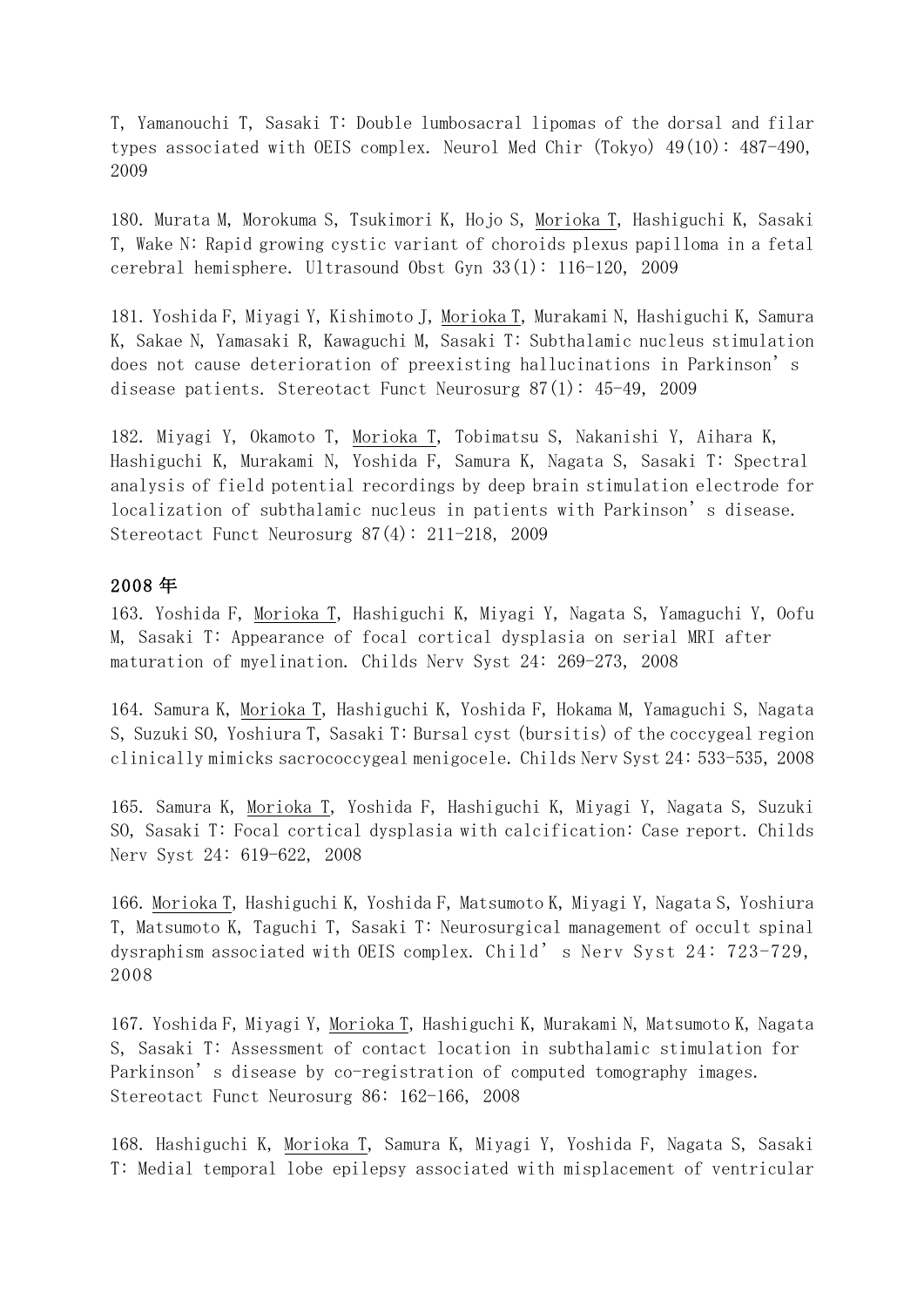shunting catheter in the temporal lobe  $-$  a case report. J Clin Neurosci 15: 939-942, 2008

169. Hashiguchi K, Morioka T, Samura K, Yoshida F, Miyagi Y, Nagata S, Kokubo T, Yoshiura T, Sasaki T: Holocord hydrosyringomyelia with terminal myelocystocele revealed by constructive interference in steady-state MR imaging. Pedaitr Neurosurg 44: 509-512, 2008

170. Samura K, Miyagi Y, Morioka T, Murakami N, Yoshida F, Hashiguchi K, Sakae N, Yamasaki R, Kawaguchi M, Nagata S, Sasaki T: Intractable facial pain in advanced Parkinson's disease alleviated by subthalamic nucleus stimulation. J Neurol Neurosurg Psychiat 79: 1410-1411, 2008

171. Nishimura A, Morioka T, Hashiguchi K, Mizoguchi M, Nagata S, Suzuki OS, Sasaki T: Epileptogenicity of a patient with the association of medullary venous malformation and cavernous angioma. Epilepsy & Seizure 1:  $14-20$ , 2008

172. Morokuma S, Tsukimori K, Anami A, Fukushima K. Morioka T, Wake N: Brain injury of the survivor diagnosed at 18 weeks of gestation after intra-uterine demise of the co-twin: a case report. Fetal Diagn Ther 23: 138-140, 2008

173. Hoshina T, Kusuhara K, Saito M, Mizoguchi M, Morioka T, Mizuno Y, Aoki T, Hara T: Infected subdural hematoma in an infant. Jpn J Infect Dis 61: 412-414, 2008

174. Ogata T, Kamouchi M, Kitazono T, Kuroda J, Ooboshi H, Shono T, Morioka T, Ibayashi S, Sasaki T, Iida M: Cerebral venous thrombosis associated with iron deficiency anemia. J Stroke Cerebrovasc 17:426-428, 2008

## 2007 年

153. Morioka T, Hashiguchi K, Nagata S, Miyagi Y, Yoshida F, Shono T, Mihara F, Koga H, Sasaki T: Additional hippocampectomy in the surgical management of intractable temporal lobe epilepsy associated with glioneuronal tumor. Neurol Res 29: 807-815, 2007

154. Hashiguchi K, Morioka T, Yoshida F, Kawamura T, Miyagi Y, Kuwabara Y, Sasaki, M, Koga H, Nagata S, Sasaki T: Thalamic hypometabolism on 18FDG-positron emission tomography in medial temporal lobe epilepsy. Neurol Res 29: 215-222, 2007

155. Miyagi Y, Morioka T, Yoshida F, Hashiguchi K, Inoue D, Mizoguchi M, Shono T, Nagata S, Sasaki T: Unusual MR presentation of occult spinal dysraphism with lumbosacral lipoma and dermoid cyst: A case report. Childs Nerv Syst 23: 109-112, 2007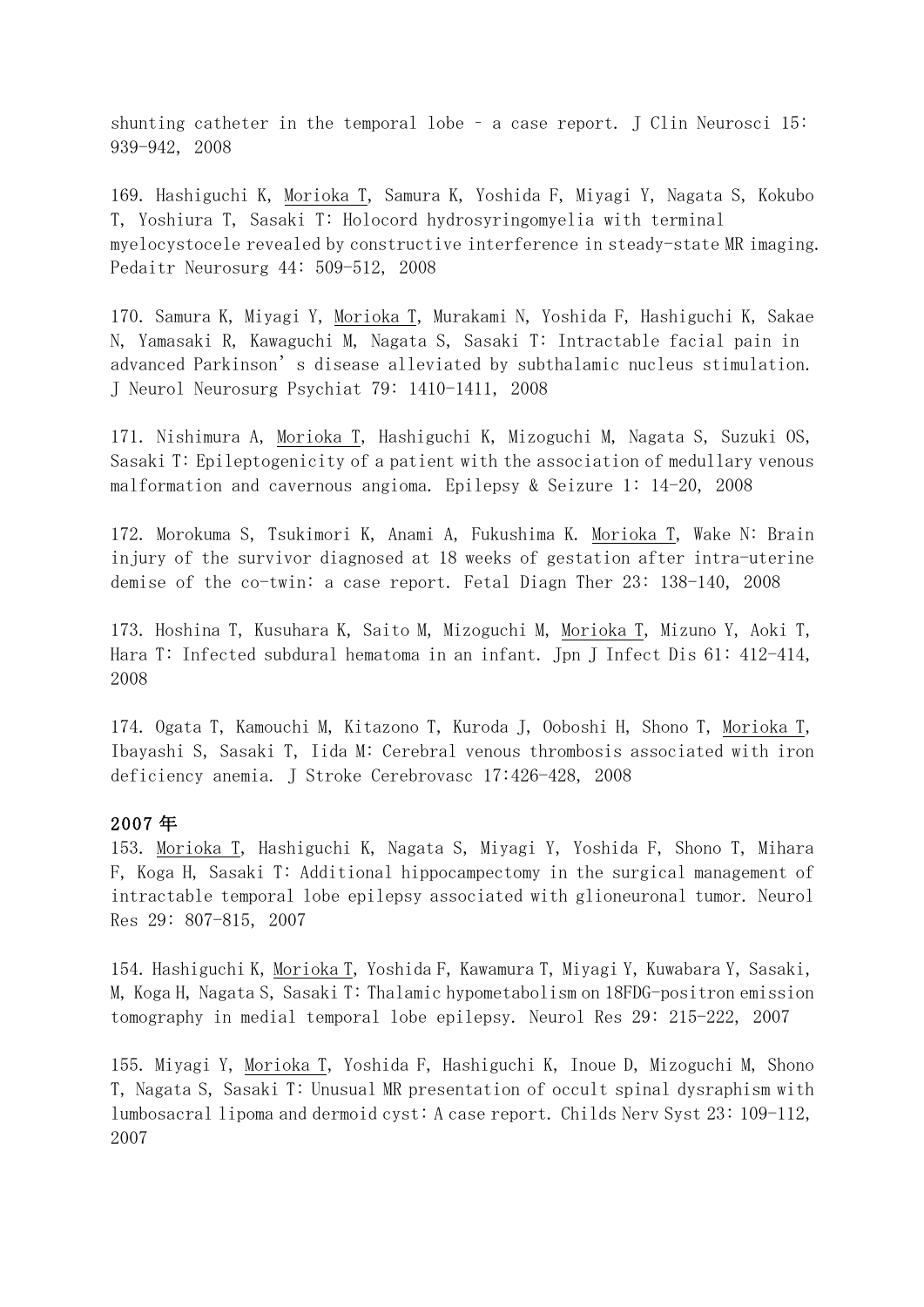156. Morioka T, Hashiguchi K, Yoshida F, Nagata S, Miyagi Y, Mihara F, Sasaki T: Dynamic morphological changes in lumbosacral lipoma during the first months of life revealed by constructive interference in steady-state (CISS) MR imaging. Child' s Nerv Syst  $23:$  415-420, 2007

157. Hashiguchi K, <u>Morioka T</u>, Yoshida F, Miyagi Y, Nagata S, Sakata A, Sasaki T: Correlation between scalp-recorded electroencephalographic and electrocorticographic activities during ictal period. Seizure 16: 238-247, 2007

158. Hashiguchi K, Morioka T, Yoshida F, Miyagi Y, Mihara F, Yoshiura T, Nagata S, Sasaki T: Feasibility and limitation of constructive interference in steady-state (CISS) MR imaging in neonates with lumbosacral myeloschisis. Neuroradiology 49: 579-585, 2007

159. Yoshida F, Morioka T, Hashiguchi K, Miyagi Y, Nagata, S, Ohshio M, Sasaki T: Display of the epileptogenic zone on the frontal cortical surface using dynamic voltage topography of ictal electrocorticographic discharges. Minim Invas Neurosurg 50: 37-42, 2007 

160. Ishibashi H, Morioka T, Katsuta T, Suzuki S, Okada Y: Somatosensory and spinal evoked potentials in patients with upper cervical neurinoma. J Clin Neurophysiol 24: 352-357, 2007

161. Shono T, Natori Y, Morioka T, Torisu R, Mizoguchi M, Nagata S, Suzuki SO, Iwaki T, Inamura T, Fukui M, Oka K, Sasaki T: Results of a long-term follow-up after neuroendoscopic biopsy procedure and third ventriculostomy in patients with intracranial germinomas. J Neurosurg (3 Suppl Pediatrics) 107: 193-198, 2007

162. Samura K, Morioka T, Miyagi Y, Nagata S, Mizoguchi M, Mihara F, Sasaki T: Surgical strategy for multiple huge spinal extradural menigeal cysts. Case report. J Neurosurg (4 Suppl Pediatrics) 107: 297-302, 2007

#### 2006 年

144. Morioka T, HashiguchiK, Nagata S, Miyagi Y, Yoshida F, Mihara F, Sakata A, Sasaki T: Epileptogenicity of supratentorial medullary venous malformation. Epilepsia 47: 365-370, 2006 [published erratum appears in Epilepsia 47: 1087-1088, 2006]

145. Morioka T, Hashiguchi K, Nagata S, Miyagi Y, Mihara F, Hikino S, Tsukimori K, Sasaki T: Fetal germinal matrix and intraventricular hemorrhage. Pediat Neurosurg 42: 354-361, 2006

146. Nagata S, Morioka T, Matsukado K, Natori Y, Sasaki T: Retrospective analysis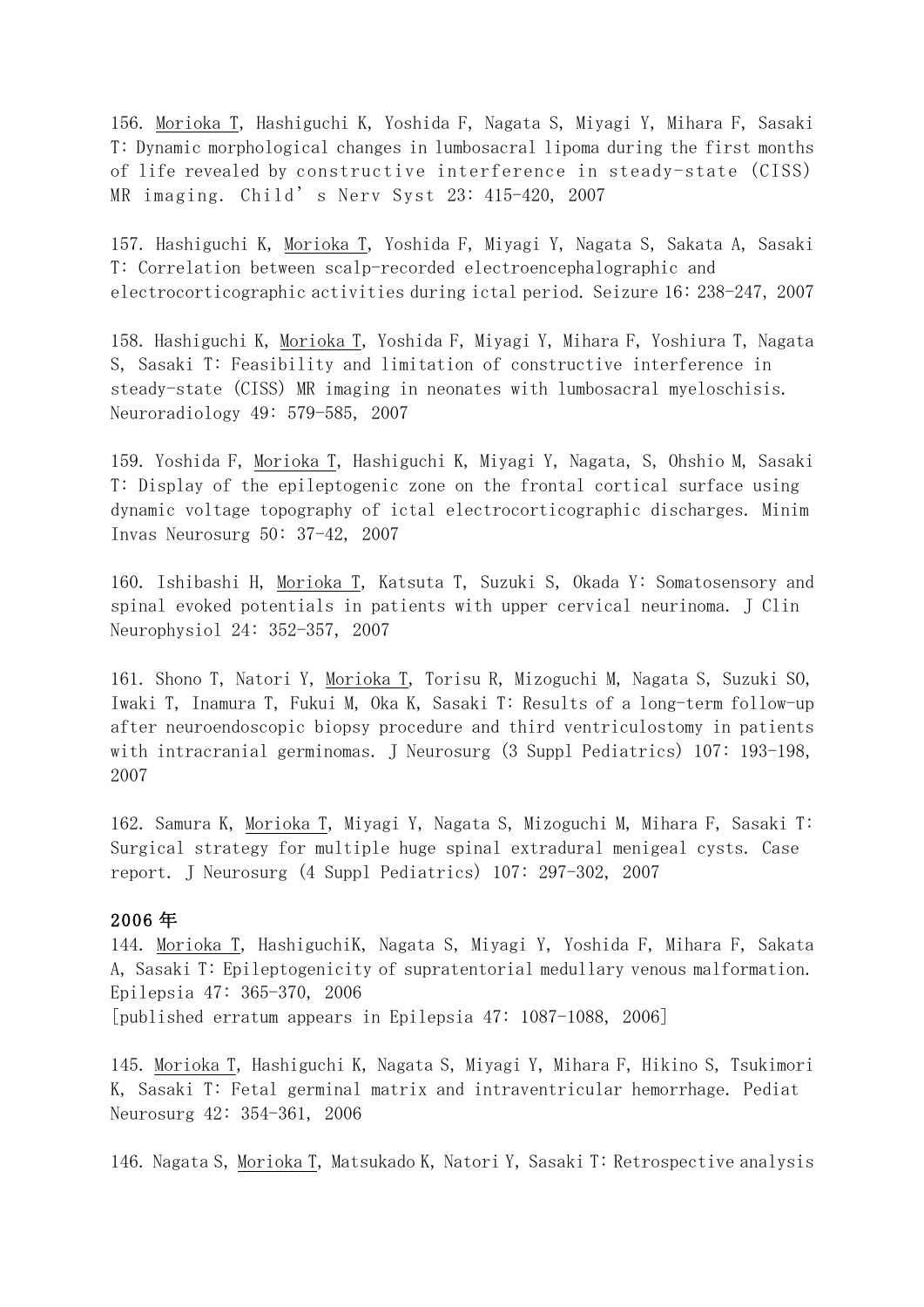of the surgically treated temporal lobe arteriovenous malformation with focus on the visual field defects and epilepsy. Surg Neurol 66: 50-55, 2006

147. Nagata S, Morioka T, Natori Y, Matsukado K, Sasaki T, Yamada T: Factors that affect the surgical outcomes of the spinal dural arteriovenous fistulas. Surg Neurol 65: 563-568, 2006

148. Nagata S, Matsushima T, Morioka T, Matsukado K, Mihara F, Sasaki T, Fukui M: Unilaterally symptomatic moyamoya diseases in children. Long-term follow-up of 20 patients. Neurosurgery 59: 830-837, 2006

149. Yoshida F, Morioka T, HashiguchiK, Kawamura T, Miyagi Y, Nagata S, Mihara F, Izumi H, Sasaki T: Epilepsy in patients with spina bifida at lumbosacral region. Neurosurg Rev 29: 327-332, 2006

150. Kaneko K, Sasaki M, Morioka T, Koga H, Abe K, Sawamoto H, Ohya N, Yoshiura T, Mihara F, Honda H: Pre-surgical identification of epileptogenic areas in temporal lobe epilepsy by 123I-iomazenil SPECT: A comparison with IMP-SPECT and FDG-PET. Nucl Med Commun 27: 893-899, 2006

151. Nagata S, Morioka T, Natori Y, Sasaki T: Surgical treatment of non-ruptured giant occipital arteriovenous malformations with frequent migrane-like headache – Two case reports. Neurol Med Chir (Tokyo) 46: 441-445, 2006

152. Miyagi Y, Natori Y, Suzuki S, Iwaki T, Morioka T, Arimura K, Maeda Y, Shono T, Matukado K, Sasaki T: Purely cystic form of choroid plexus papilloma with acute hydrocephalus in an infant. A case report. J Neurosurg 105:480-4, 2006

#### 2005 年

140. Hashiguchi K, Morioka T, Fukui K, Miyagi Y, Mihara F, Yoshiura T, Nagata S, Sasaki T: Usefulness of constructive interference in steady-state (CISS) MR imaging in the presurgical examination for lumbosacral lipoma. J Neurosurg (6 Pediatrics) 103: 537-543, 2005

141. Hashiguchi K, Morioka T, Yokoyama N, Mihara F, Sasaki T: Subgaleal dermoid tumors at the anterior fontanelle. Pediatr Neurosurg 41: 54-57, 2005

142. Mihara H, Yoshiura T, Noguchi T, Togao O, Morioka T, Sasaki T, Honda H: A method to reduce saline and heparin in intraoperative cerebral angiography: A preliminary report. Radiat Med 23: 588-589, 2005

143. Miyagi Y, Morioka T, Fukui K, Kawamura T, Hashiguchi K, Yoshida F, Shono T, Sasaki T: Spatio-temporal analysis by voltage topography of ictal electroencephalogram on MR surface anatomy scan for the localization of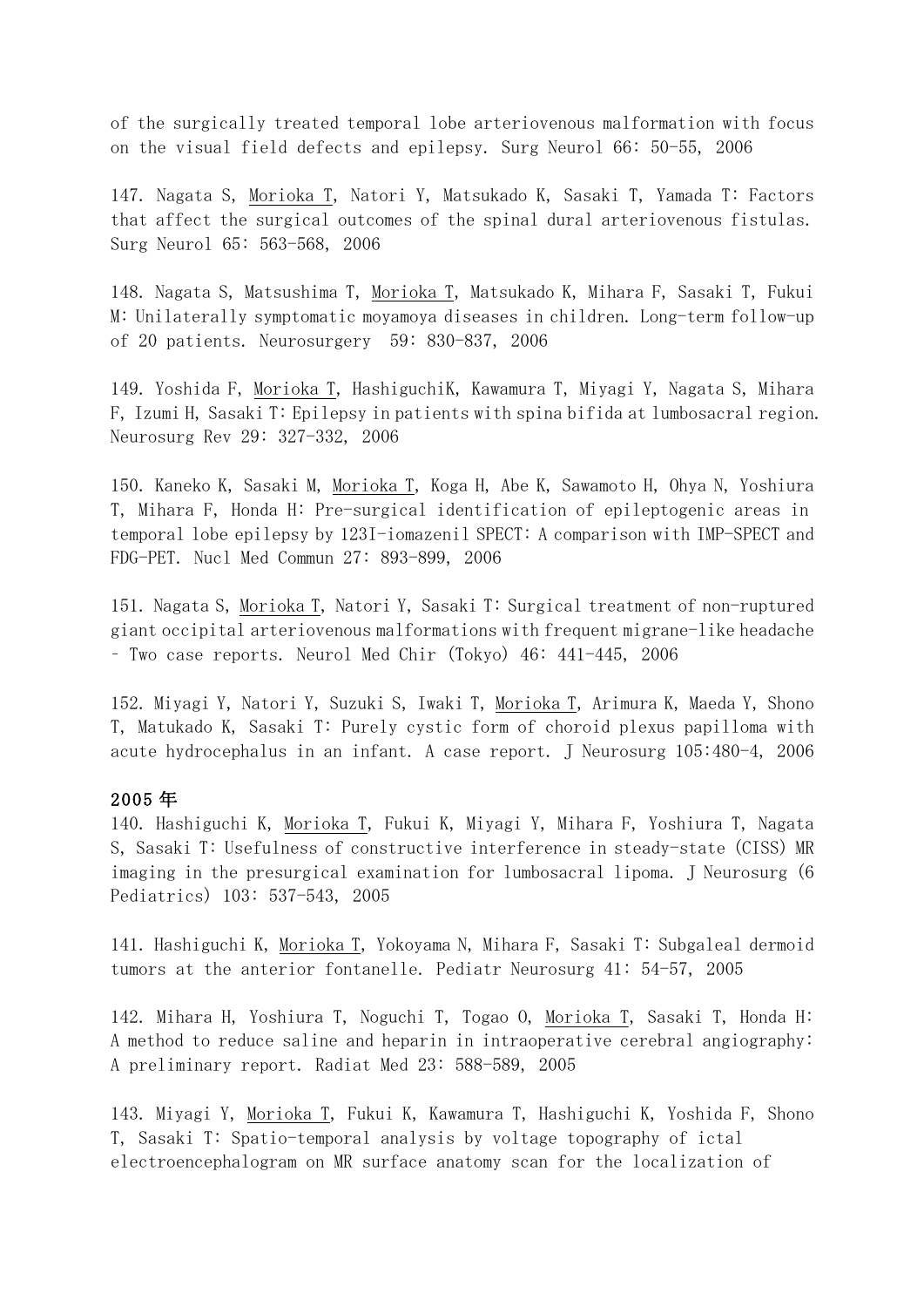epileptogenic areas. Minim Invas Neurosurg 48; 97-100, 2005

### 2004 年

139. Togao O, Mihara F, Yoshiura T, Tanaka A, Kuwabara Y, Morioka T, Matsushima T, Sasaki T, Honda H: Prevalence of stenoocclusive lesions in the renal and abdominal arteries in Moyamoya disease. AJR Am J Radiol 183: 119-122, 2004

#### 2003 年

138. Yamada H, Ishii K, Ishii Y, Ieiri I, Nishio S, Morioka T, Oguri K: Formation of highly analgesic morphine-6-glucuronide following physiologic concentration of morphine in human brain. J Toxicol Sci 28: 395-401, 2003

### 2002 年

125. Nishio S, Morioka T, Suzuki S, Fukui M: Tumours around the foramen of Monro: Clinical and neuroimaging features and their differential diagnosis. J Clin Neurosci 9: 137-141, 2002

126. Kawamura T, Morioka T, Nishio S, Fukui K, Yamasaki R, Matsuo M: Temporal lobe epilepsy associated with hippocampal sclerosis and contralateral middle fossa arachnoid cyst. Seizure 11: 60-62, 2002

127. Sakai Y, Nagano H, Sakata A, Kinoshita S, Hamasaki N, Shima F, Morioka T: Localization of epileptogenic zone in temporal lobe epilepsy by ictal scalp EEG. Seizure 11: 163-168, 2002

128. Morioka T, Nishio S, Ikezaki K, Inamura T, Kawamura T, Fukui K: Unilateral striatal damage following status epilepticus of ipsilateral frontal lobe origin. Seizure 11: 261-265, 2002

129. Nakagawa M, Kuwabara Y, Sasaki M, Koga H, Chen T, Kaneko K, Hayashi K, Morioka T, Masuda K: 11C-methionine uptake in cerebrovascular disease: A comparison with 18F-FDG-PET and 99mTc-HMPAO SPECT. Ann Nucl Med 16: 207-211, 2002

130. Kawamura T, Nishio S, Morioka T, Fukui K: Callosal anomalies in patients with spinal dysraphism: Correlation of clinical and neuroimaging features with hemispheric abnormalities. Neurol Res 24: 463-467, 2002

131. Ikezaki K, Nakamizo A, Amano T, Morioka T, Inamura T, Fujii K, Fukui M: Classification of medullary venous malformations in the temporal lobe: According to location and drainage pathway. Neurol Res 24: 505-509, 2002

132. Shigeto H, Morioka T, Hisada K, Nishio S, Ishibashi H, Kira J, Tobimatsu S, Kato M: Feasibility and limitations of magnetoencephalographic detection of epileptic discharges: Simultaneous recording of magnetic fields and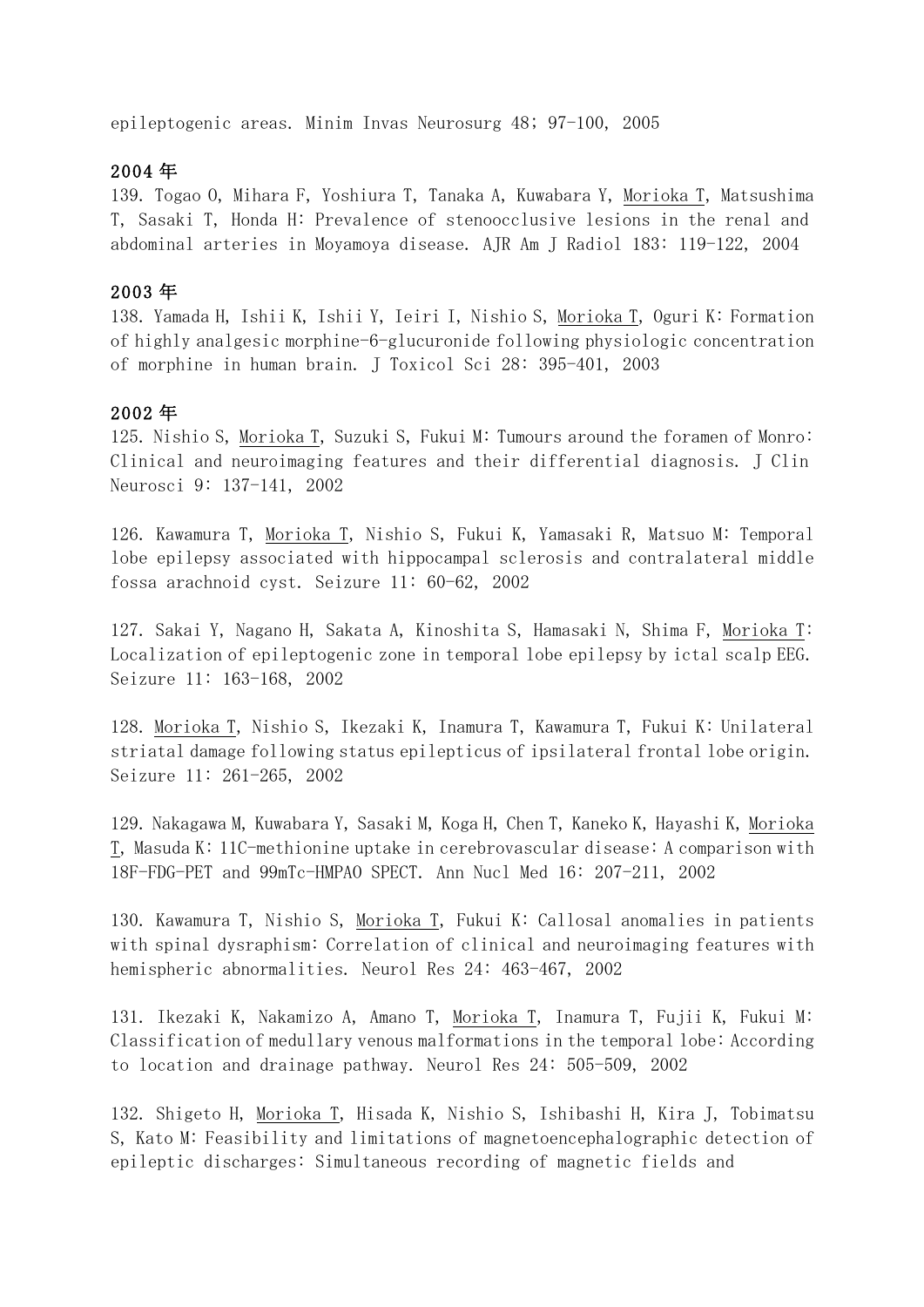electrocorticography. Neurol Res 24: 531-536, 2002

133. Kawamura T, Morioka T, Nishio S, Fukui K, Fukui M: Temporal lobe epilepsy and corpora amylacea in the hippocampus: Clinicopathologic correlation. Neurol Res 24: 563-569, 2002

134. Fukui K, Morioka T, Hisada K, Nishio S, Irita K, Takahashi S: Effects of thiamylal, sevoflurane and isoflurane on the cortically recorded somatosensory evoked potentials. Eur J Anaesth 19: 899-901, 2002

135.Inamura T, Morioka T, Nishio S, Ikezaki K, Nonaka H, Yoshiura T: Diverticular enlargement of the foraminae Luschka and congenital hydrocephalus. Childs Nerv Syst 18: 652-655, 2002

136. Morioka T, Fukui K, Kawamura T, Nishio S: Surgical management of intractable epilepsy associated with neuronal tumor. Expert Rev Neurotherapeutics 2: 815-818, 2002

137. Morioka T, Nishio S, Sasaki M, Yoshida T, Kuwabara Y, Nagamatsu T, Fukui M: Functional imaging in schizencephaly using FDG-PET and HMPAO-SPECT. Review Series Neurology 1: 14-15, 2002

### 2001 年

107.Ishibashi H, Morioka T, Nishio S, Shigeto H, Yamamoto T, Fukui M: Magnetoencephalographic investigation of somatosensory homunculus in patients with peri-Rolandic tumors. Neurol Res 23: 29-38, 2001

108. Hisada K, Morioka T, Nishio S, Yamamoto T, Fukui M: Two magnetoencephalographic epileptic foci did not coincide with the electrocorticographic ictal onset zone in a patient with temporal lobe epilepsy. Neurol Res 23: 830-834, 2001

109. Nishio S, Morioka T, Suzuki S, Kira R, Mihara F, Fukui M: Subependymal giant cell astrocytoma: Clinical and neuroimaging features of four cases. J Clin Neurosci 8: 31-34, 2001

110. Nishio S, Morioka T, Hamada Y, Kuromaru R, Fukui M: Hypothalamic hamartoma associated with an arachnoid cyst. J Clin Neurosci 8: 46-48, 2001

111. Nishio S, Morioka T, Takeshita I, Fukui M: Nerve cell tumours of the cerebrum: variable clinical and pathological manifestations. J Clin Neurosci 8: 225-230, 2001

112. Nishio S, Morioka T, Suzuki S, Takeshita I, Fukui M, Iwaki T: Pituitary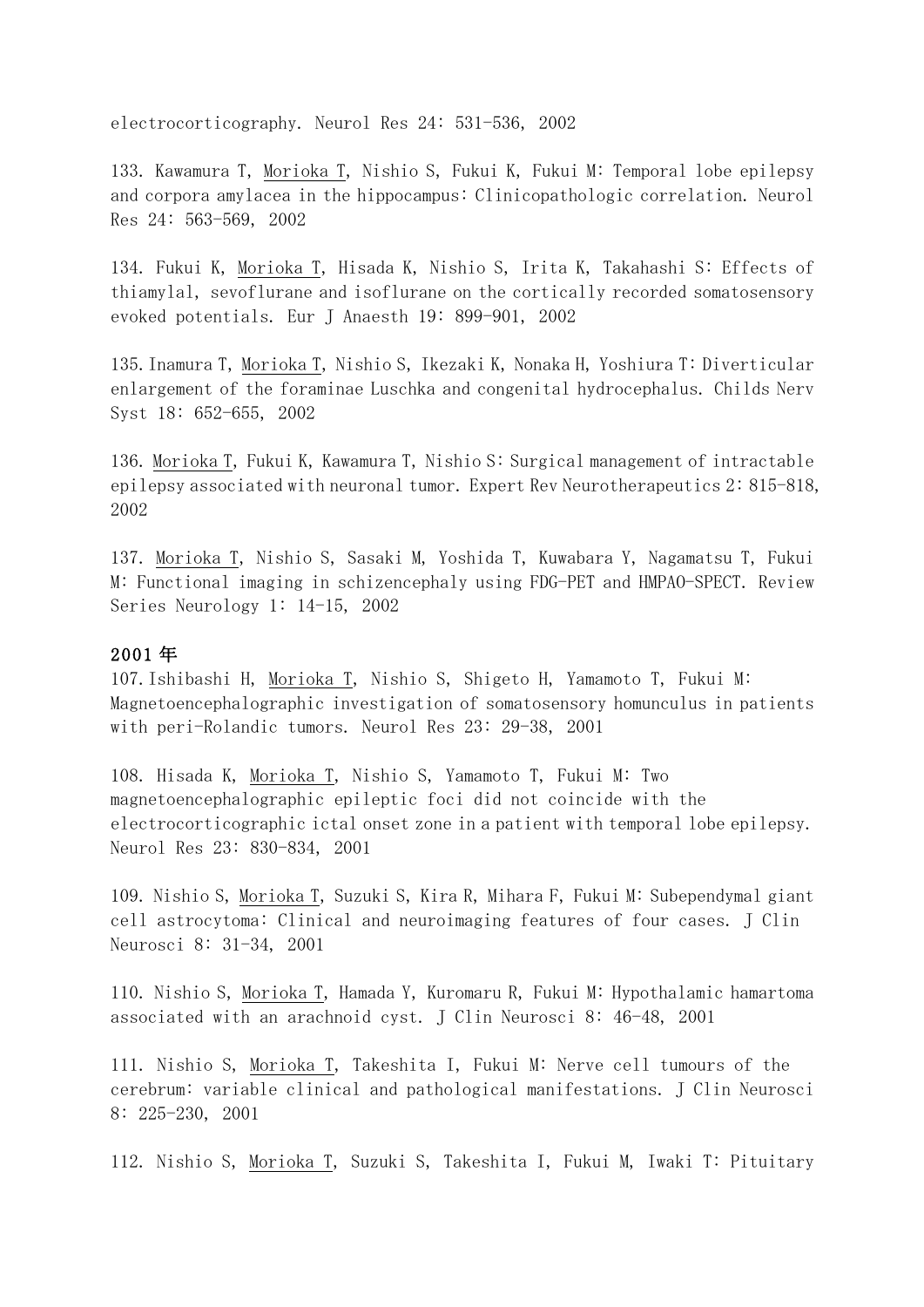tumours in adolescence: Clinical behavior and neuroimaging features of seven cases. J Clin Neurosci 8: 231-234, 2001

113. Nishio S, Morioka T, Fujiwara S, Fukui M: Prolactinoma with preferential infrasellar extension: A report of two cases. J Clin Neurosci 8: 287-289, 2001

114. Nishio S, Morioka T, Suzuki S, Hirano K, Fukui M: Secretory meningioma: Clinicopathologic features of eight cases. J Clin Neurosci 8: 335-339, 2001

115. Shono T, Inamura T, Morioka T, Matsumoto K, Suzuki SO, Ikezaki K, Iwaki T, Fukui M: Vascular endothelial growth factor in chronic subdural hematomas. J Clin Neurosci 8: 411-415, 2001

116. Nishio S, Morioka T, Hikino S, Fukui M: Cervical (myelo)meningocele: report of 2 cases. J Clin Neurosci 8: 586-587, 2001

117. Nishio S, Morioka T, Mihara F, Gondo K, Fukui M: Cerebral ganglioglioma with epilepsy: Neuroimaging features and treatment. Neurosurg Rev  $24: 14-19$ , 2001

118. Kawamura T, Morioka T, Nishio S, Mihara F, Fukui M: Cerebral abnormalities in lumbosacral neural tube closure defect: MR imaging evaluation. Childs Nerv Syst 17: 405-410, 2001

119. Hisada K, Morioka T, Fukui K, Nishio S, Kuruma T, Irita K, Takahashi S, Fukui M: Effects of sevoflurane and isoflurane on electrocorticographic activities in patients with temporal lobe epilepsy. J Neurosurg Anesth 13: 333-337, 2001

120. Fukui K, Morioka T, Nishio S, Mihara F, Nakayama H, Tsukimori K, Fukui M: Fetal germinal matrix and intraventricular hemorrhage diagnosed by magnetic resonance imaging. Neuroradiology 43: 68-72, 2001

121. Nishio S, Morioka T, Kawamura T, Fukui K, Nonaka H, Matsushima M: Corpora amylacea replace the hippocampal pyramidal cell layer in a patient with temporal lobe epilepsy. Epilepsia 42: 960-962, 2001

122. Nishio S, Morioka T, Suzuki S, Fukui M: Spontaneous regression of a pituitary cyst: Report of two cases. Clin Imag 25: 15-17, 2001

123. Sayama T, Inamura T, Morioka T, Inoha S, Nakamizo A, Ikezaki K, Matsushima T, Sasaki M, Fukui M: Positron-emission tomography in stroke associated with antiphospholipid syndrome. Radiography 7: 209-213, 2001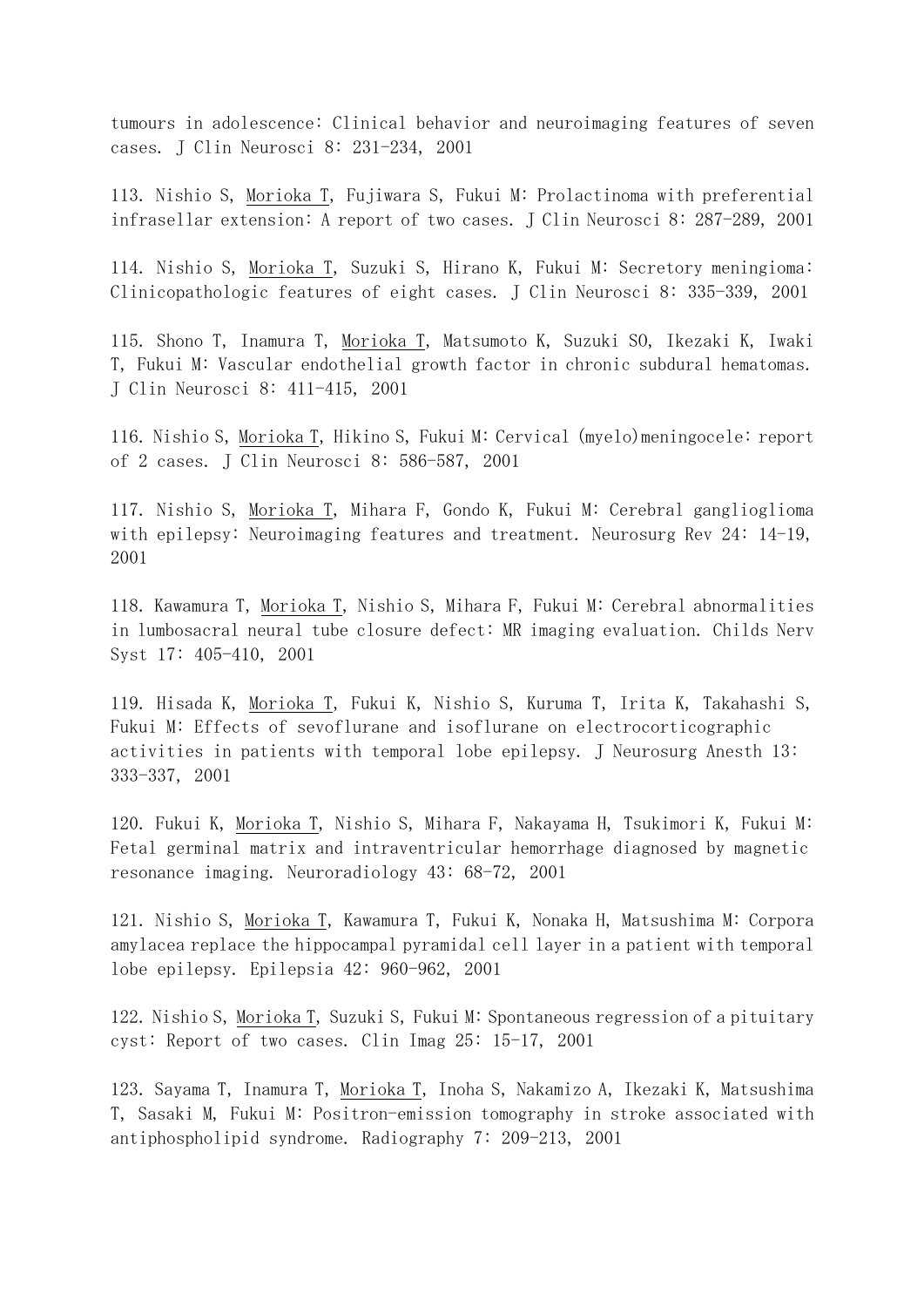124. Hata N, Inamura T, Imayama S, Morioka T, Nishio S, Miyazono M, Fukui M, Iwaki T: Multiple palisading granulomas in the scalp of an infant: A case report. Surg Neurol 56: 396-399, 2001

#### 2000 年

95. Morioka T, Nishio S, Shigeto H, Goto Y, Yamamoto T, Minami T, Gondo K, Fujii K, Fukui M: Surgical management of intractable epilepsy associated with cerebral neurocytoma. Neurol Res 22: 449-456, 2000

96. Nishio S, Morioka T, Hisada K, Fukui M: Temporal lobe epilepsy: a clinicopathological study with special reference to temporal neocortical changes. Neurosurg Rev 23: 84-89, 2000

97. Nishio S, Morioka T, Mihara F, Fukui M: Subependymoma of the lateral ventricles. Neurosurg Rev 23: 98-103, 2000

98. Morioka T, Nishio S, Hisada K, Shigeto H, Yamamoto T, Fujii K, Fukui M: Neuromagnetic assessment of epileptogenicity in cerebral arteriovenous malformation. Neurosurg Rev 23: 206-212, 2000

99. Hisada K, Morioka T, Nishio S, Muraishi M, Yamamoto T, Yoshida T, Fukui M: Magnetoencephalographic analysis of periodic lateralized epileptiform discharges (PLEDs). Clin Neurophysiol 111: 122-127, 2000

100. Ishibashi H, Tobimatsu S, Shigeto H, Morioka T, Yamamoto T, Fukui M: Differential interaction of somatosensory inputs in the human primary sensory cortex: A magnetoencephalographic study. Clin Neurophysiol 111: 1095-1102, 2000 

101. Nishio S, Morioka T, Fujii K, Inamura T, Fukui M: Spinal cord gliomas: management and outcome with reference to adjuvant therapy. J Clin Neurosci 7: 20-23, 2000

102. Suzuki S, Nishio S, Takata K, Morioka T, Fukui M: Radiation-induced brain calcification: Paradoxical high signal intensity in T1-weighted MR images. Acta Neurochir (Wien) 142: 801-804, 2000

103. Fukui K, Morioka T, Hisada K, Nishio S, Irita K, Takahashi S, Fukui M: Ineffectiveness of propofol on intraoperative seizure activity in a patient with medial temporal lobe epilepsy. J Clin Anesth 12: 571-573, 2000 [published erratum appears in J Clin Anesth 13: 159, 2001]

104. Nishio S, Inamura T, Morioka T, Ishihara S, Hirano K, Murakami N, Fukui M: Cerebellar neuroblastoma in an infant. Clin Neurol Neurosurg 102: 52-57, 2000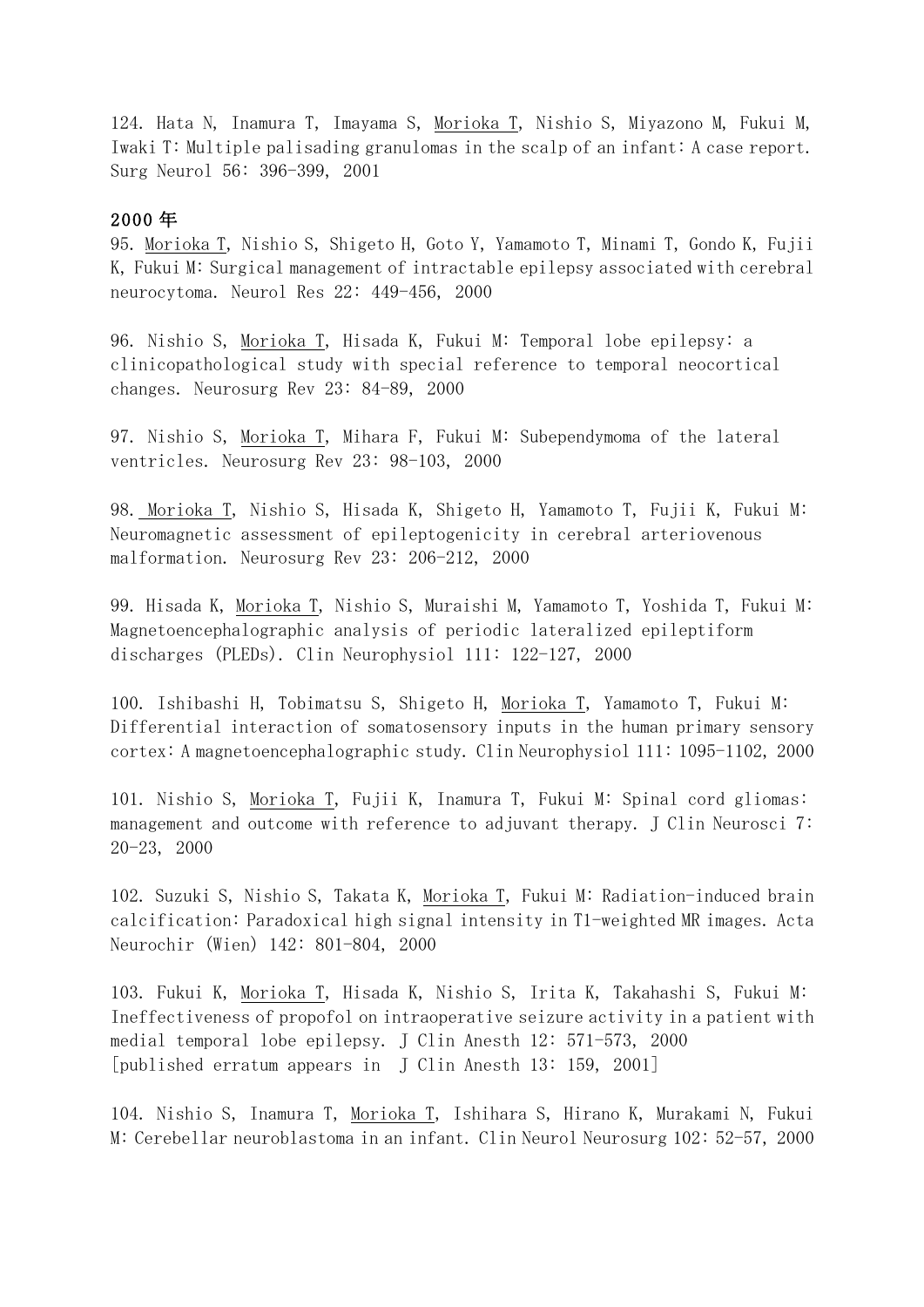105. Kuba H, Matsukado K, Inamura T, Morioka T, Sasaki M, Fukui M: Pneumocephalus associated with aqueductal stenosis: three-dimensional computed tomographic demonstration of the skull-base defects. Childs Nerv Syst 16: 1-3, 2000

106. Maeda Y, Inamura T, Morioka T, Muratani H, Fukui M: Hemorrhagic subdural effusion complicating an endoscopic third ventriculostomy. Childs Nerv Syst 16: 312-314, 2000

## 1999 年

83. Morioka T, Nishio S, Ishibashi H, Muraishi M, Hisada K, Shigeto H, Yamamoto T, Fukui M: Intrinsic epileptogenicity of focal cortical dysplasia as revealed by magnetoencephalography and electrocorticography. Epilepsy Res 33: 177-187, 1999

84. Morioka T, Nishio S, Sasaki M, Yoshida T, Kuwabara Y, Ohta M, Fukui M: Functional imaging in periventricular nodular heterotopia with the use of FDG-PET and HMPAO-SPECT. Neurosurg Rev 22: 41-44, 1999

85. Morioka T, Nishio S, Sasaki M, Yoshida T, Kuwabara Y, Nagamatsu T, Fukui M: Functional imaging in schizencephaly using FDG-PET and HMPAO-SPECT. Neurosurg Rev 22: 99-101, 1999

86. Murakami N, Matsushima T, Kuba H, Ikezaki K, Morioka T, Mihara F, Inamura T, Fukui M: Combining steady-state constructive interference and diffusion-weighted magnetic resonance imaging in the surgical treatment of epidermoid tumors. Neurosurg Rev 22: 159-162, 1999

87. Miyazono M, Nishio S, Morioka T, Hamada Y, Fukui M, Yanai S: Fibroxanthoma arising from the cranial dura mater: A case report. Neurosurg Rev 22: 215-218, 1999

88. Nishio S, Morioka T, Hamada Y, Hisada K, Fukui M: Immunohistochemical expression of Trk receptor proteins in focal cortical dysplasia with intractable epilepsy. Neuropathol Appl Neurobiol 25: 188-195, 1999

89. Hisada K, Morioka T, Katsuta T, Nishio S, Muraishi M, Fukui M: Distribution of brainstem somatosensory evoked potentials following upper and lower limb stimulation. Clin Neurophysiol 110: 1458-1461, 1999

90. Muraishi M, Sayama T, Matsukado K, Inamura T, Ikezaki K, Morioka T, Fukui M: Effect of intracarotid bradykinin infusion on cerebral blood flow in dogs. Neurol Res 21: 791-795, 1999

91. Morioka T, Nishio S, Kimura Y, Kohno S, Kashimura S, Fukui M: Rupture of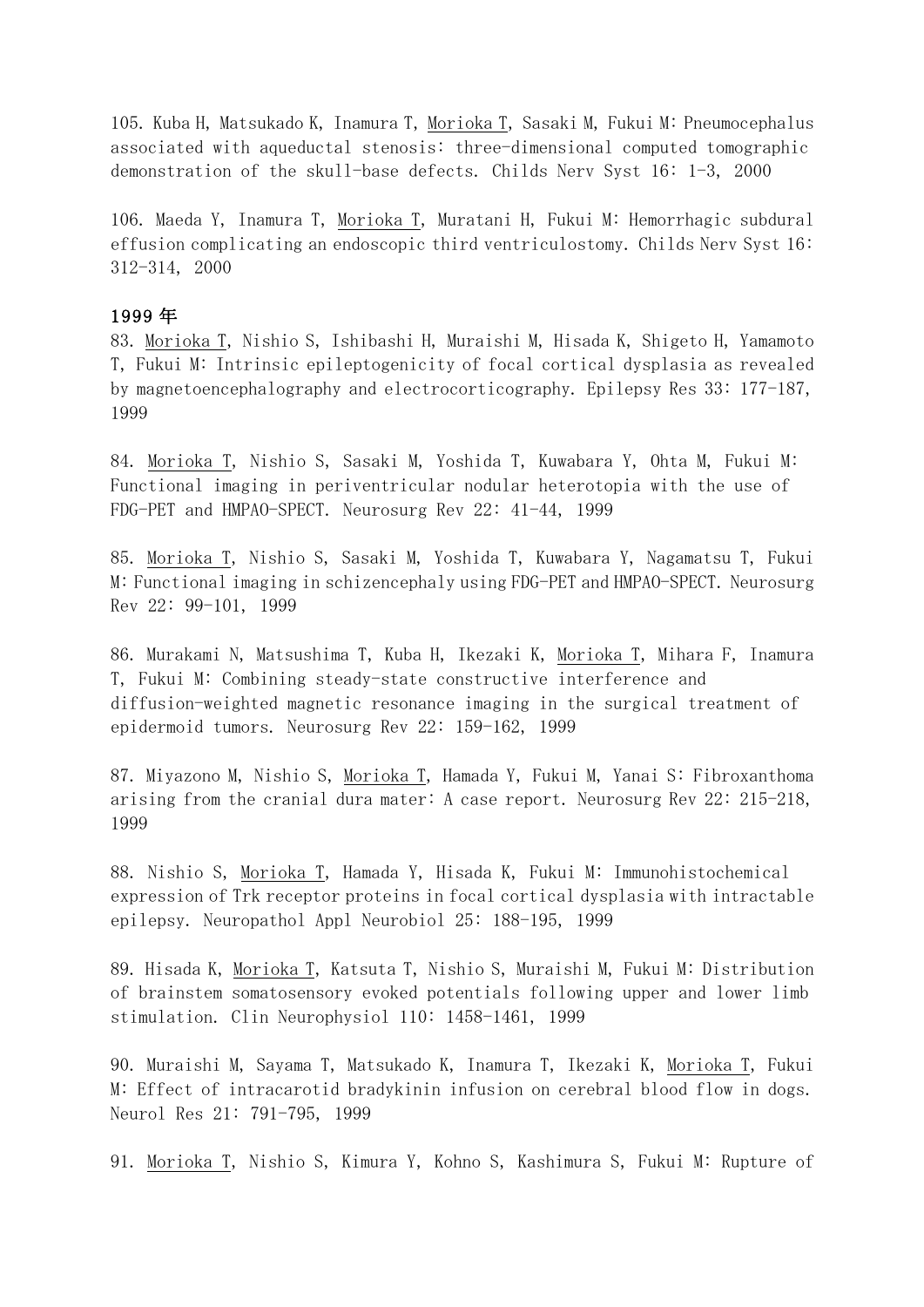a giant middle cerebral aneurysm after blunt head injury. J Clin Neurosci 6: 175-177, 1999

92. Nishio S, Morioka T, Murakami N, Fukui M, Inamitsu T, Ishihara S: Melanotic neuroectodermal tumour of infancy at the anterior fontanelle. Neuroradiology 41: 202-204, 1999

93. Akata T, Morioka T, Noda Y, Kanna T, Setoguchi H, Takahashi S: Reduction of regional cerebral oxygen saturation coincidal with a perioperative focal motor seizure. J Anesth 13: 48-52, 1999

94. Nishio S, Morioka T, Mihara F, Fukui M: Neuroimaging and neuropathology in epilepsy: with special reference to focal epileptogenic abnormalities. Neuropathology 19: 238-246, 1999

#### 1998 年

68. Morioka T, Shigeto H, Ishibashi H, Nishio S, Yamamoto T, Yoshiura T, Fukui M: Magnetic source imaging of the sensory cortex on the surface anatomy MR scanning (SAS). Neurol Res 20: 235-241, 1998

69. Nishio S, Morioka T, Suzuki S, Hamada Y, Kaneko Y, Fukui M: Supratentorial primitive neuroectodermal tumours: A report of four cases with an unusual clinical course in one patient. Acta Neurochir (Wien) 140: 207-213, 1998

70. Nishio S, Morioka T, Inamura T, Takeshita I, Fukui M, Sasaki M, Nakamura K, Wakisaka S: Radiation-induced brain tumours: Potential late complications of radiation therapy for brain tumours. Acta Neurochir (Wien) 140: 763-770, 1998

71. Nishio S, Morioka T, Fukui M: Medulloblastoma in the first year of life: a report of five cases. J Clin Neurosci 5: 265-269, 1998

72. Nishio S, Morioka T, Hamada Y, Fukui M, Nakagawara A: Immunohistochemical expression of tyrosine kinase (Trk) receptor proteins in mature neuronal cell tumors of the central nervous system. Clin Neuropathol 17: 123-130, 1998

73. Mizoguchi M, Iwaki T, Morioka T, Fukui M, Tateishi J: Abnormal cytoarchitecture of cortical dysplasia verified by immunohistochemistry. Clin Neuropathol 17: 100-109, 1998

74. Ishibashi H, Morioka T, Shigeto H, Nishio S, Yamamoto T, Fukui M: Three-dimensional localization of subclinical ictal activity by magnetoencephalography: Correlation with invasive monitoring. Surg Neurol 50: 157-163, 1998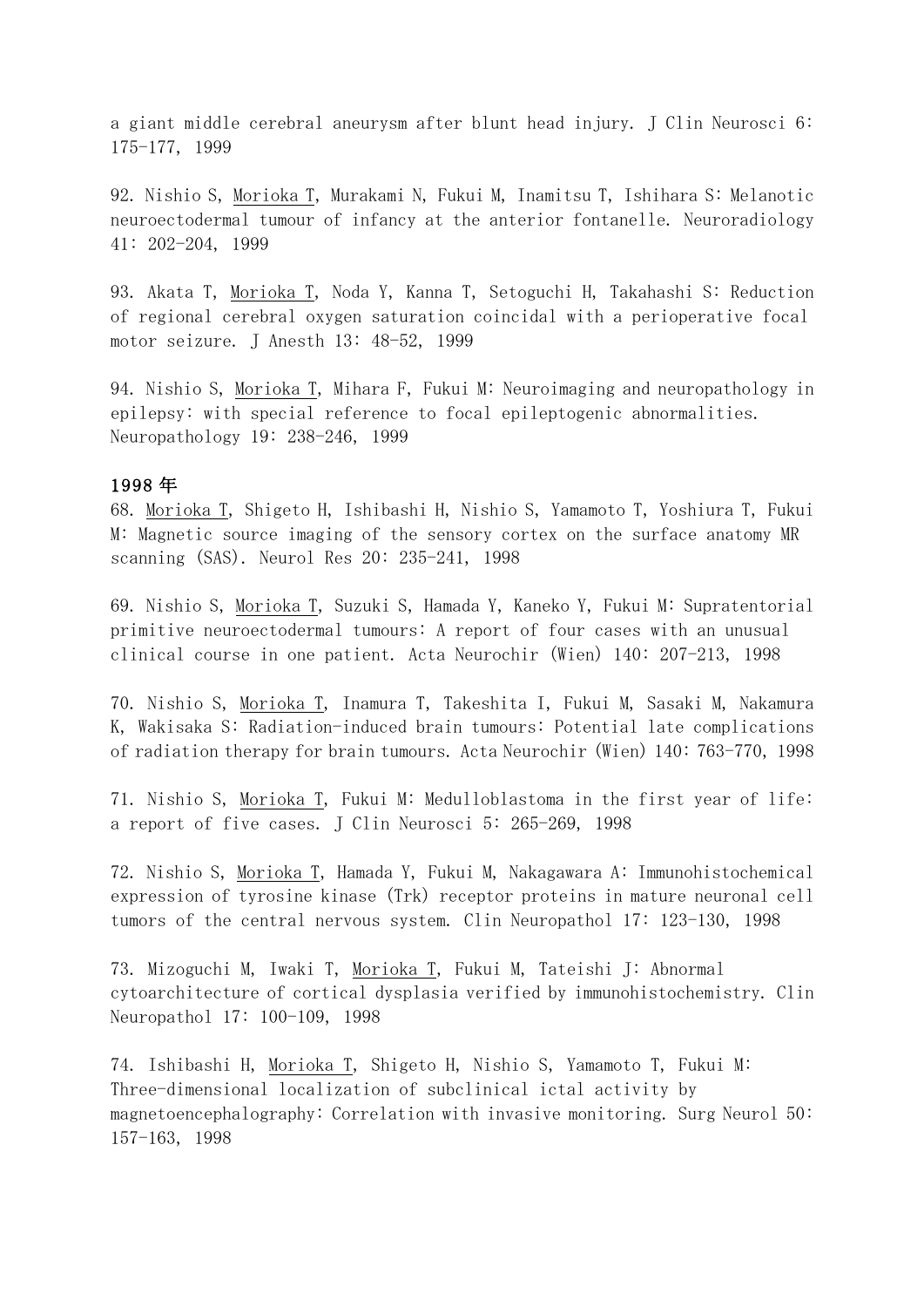75. Ishibashi H, Morioka T, Shigeto H, Yamamoto T, Nishio S, Fukui M: Magnetoencephalographic evaluation of anterior corpus callosotomy for  $intractable$  epilepsy in a patient with Lennox-Gastaut syndrome. J Epilepsy 11: 202-207, 1998

76. Sasaki M, Kuwabara Y, Yoshida T, Fukumura T, Morioka T, Nishio S, Fukui M, Masuda K: Carbon-11-methionine PET in focal cortical dysplasia: A comparison with fluorine-18-FDG PET and technetium-99m-ECD SPECT. J Nucl Med 39: 974-977, 1998

77. Sasaki M, Kuwabara Y, Yoshida T, Nakagawa M, Fukumura T, Mihara F, Morioka T, Fukui M, Masuda K: A comparative study of thallium-201 SPECT, carbon-11 methionine PET and fluorine-18 fluorodeoxyglucose PET for the differentiation of an astrocytic tumours. Eur J Nucl Med 25: 1261-1269, 1998

78. Kodama K, Sakaguchi Y, Morioka T, Miyazaki C, Tominaga M, Kanna E, Takahashi S: Iontophoresis using a local anesthetic for the treatment of pediatric acute herpetic pain. J Anesth 12: 95-99, 1998

79. Morioka T, Nishio S, Ishibashi H, Fukui M, Narazaki O: Relationship between arachnoid cysts and seizure foci. Epilepsia (Letter) 39: 804-806, 1998

80. Tashima T, Morioka T, Nishio S, Hachisuga S, Fukui M, Sasaki M: Delayed cerebral radiation necrosis with a high uptake of 11C-methionine on PET and 201Tl-chrolide on SPECT studies. Neuroradiology 40: 435-438, 1998

81. Sadanaga N, Kuwano H, Watanabe M, Mori M, Morioka T, Sugimachi K: Esophageal cancer and second primary brain tumor. Oncol Report 5: 1135-1136, 1998

82. Nishio S, Morioka T, Fukui M: Primitive neuroectodermal tumors. Crit Rev Neurosurg 8: 261-268, 1998

#### 1997 年

62. Nishio S, Morioka T, Suzuki S, Takeshita I, Fukui M: Thalamic gliomas: A clinicopathologic analysis of 20 cases with reference to patient age. Acta Neurochir (Wien) 139: 336-342, 1997

63. Nishio S, Morioka T, Takeshita I, Fukui M: Medulloblastoma: survival and late recurrence after the Collins' risk period. Neurosurg Rev 20: 245-249, 1997

64. Morioka T, Takeshita H, Nishio S, Kimura Y, Fukui M: Traumatic aneurysm of the superficial temporal artery in an elderly patient. Neurosurg  $\text{Rev } 20$ : 278-281, 1997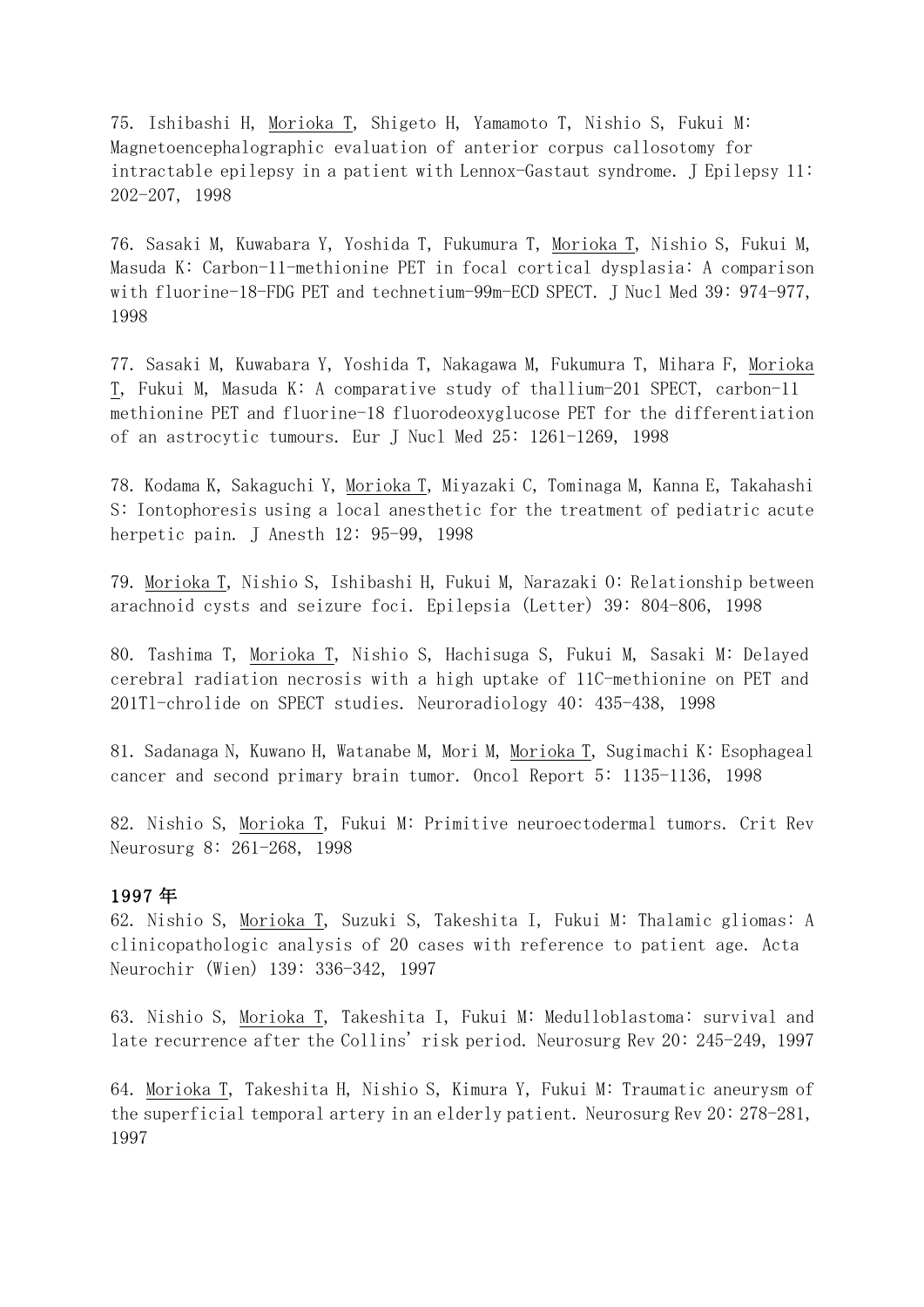65. Yoshiura T, Hasuo K, Mihara F, Masuda K, Morioka T, Fukui M: Increased activity of the ipsilateral motor cortex during a hand motor task in patients with brain tumor and paresis. AJNR Am J Neuroradiol 18: 865-869, 1997

66. Shigeto H, Tobimatsu S, Morioka T, Yamamoto T, Kobayashi T, Kato M: Jerk-locked back averaging and dipole source localization of magnetoencephalographic transients in a patient with epilepsia partialis continua. Electroenceph clin Neurophysiol 103: 440-444, 1997

67. Nishio S, Morioka T, Fukui M: Radiation injury of the brain. Crit Rev Neurosurg 7: 408-415, 1997

#### 1996 年

54. Morioka T, Yamamoto T, Nishio S, Takeshita I, Imamoto N, Fukui M: Magnetoencephalographic features in neurocysticercosis. Surg Neurol 45:176-182, 1996

55. Ieiri I, Morioka T, Kim S, Nishio S, Fukui M, Higuchi S: Pharmacokinetic study of zonisamide in patients undergoing brain surgery. J Pharm Pharmacol  $48$ : 1270-1275, 1996

56. Nishio S, Morioka T, Takeshita I, Fukui M: Glial tumourettes (Glial microtumours): Their clinical and histopathological manifestations. Acta Neurochir (Wien) 138: 818-823, 1996

57. Nishio S, Morioka T, Suzuki S, Takeshita I, Ikezaki K, Fukui M, Nakano H: Primary brain tumours manifesting during pregnancy: presentation of six cases and a review of the literature. J Clin Neurosci 3: 334-337, 1996

58. Sasaki M, Ichiya Y, Kuwabara Y, Yoshida T, Inoue T, Morioka T, Hisada K, Fukui M, Masuda K: Hyperperfusion and hypermetabolism in brain radiation necrosis with epileptic activity. J Nucl Med 37: 1174-1176, 1996

59. Morioka T, Fujiwara S, Akimoto T, Nishio S, Fukui M: Intracranial epidural abscess: Late complication of allograft cranioplasty. Fukuoka Acta Med 87: 57-59, 1996

60. Suzuki S, Morioka T, Matsushima T, Ikezaki K, Hasuo K, Fukui M: Moyamoya disease associated with persistent primitive trigeminal artery variant in identical twins. Surg Neurol 45: 236-240, 1996

61. Haga S, Morioka T, Nishio S, Fukui M: Multicentric pleomorphic xanthoastrocytomas. Neurosurgery 38: 1242-1245, 1996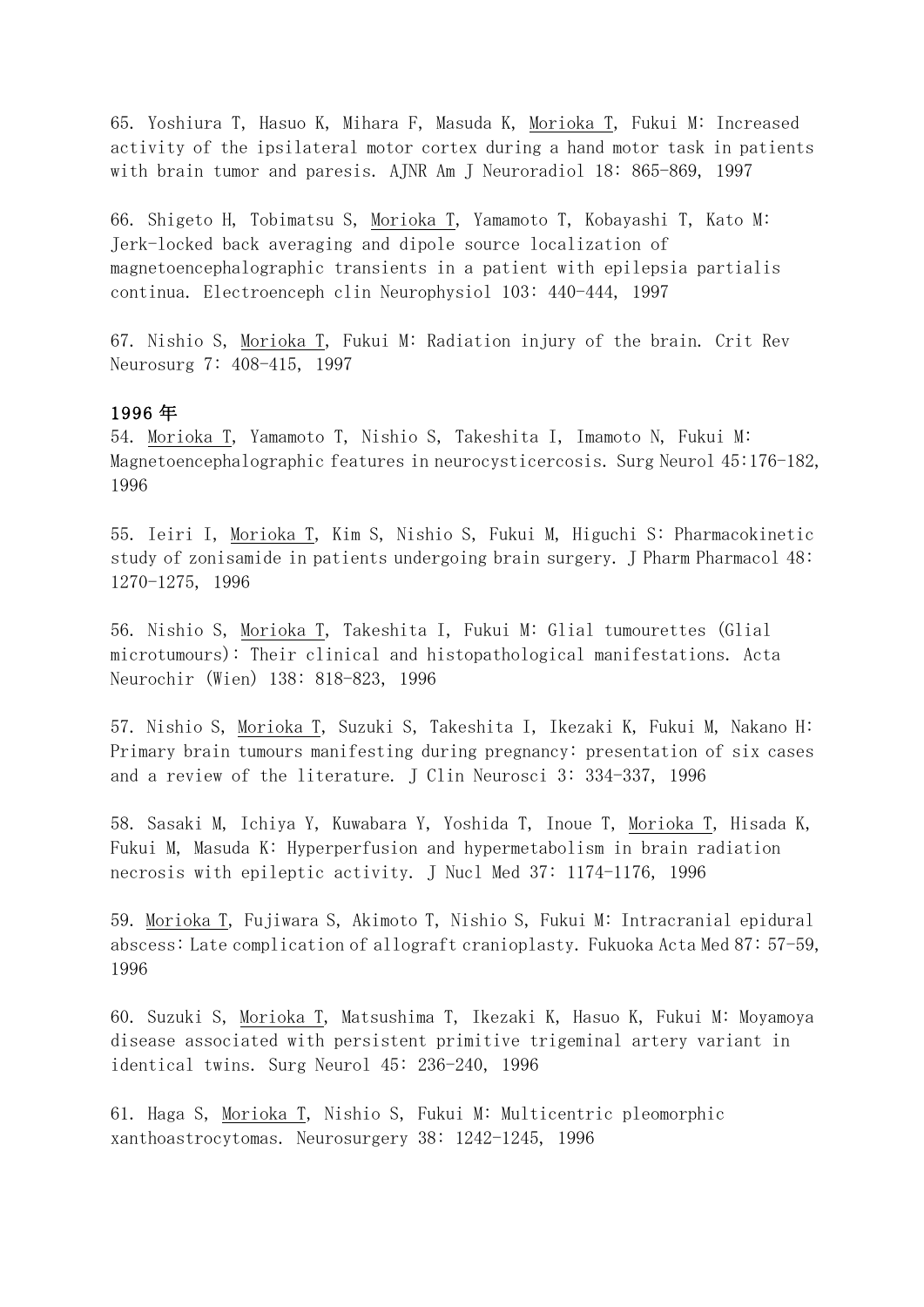#### 1995 年

43. Morioka T, Yamamoto T, Mizushima A, Tobimatsu S, Shigeto H, Hasuo K, Nishio S, Fujii K, Fukui M: Comparison of magnetoencephalography, functional MRI, and motor evoked potentials in the localization of the sensory-motor cortex. Neurol Res 17: 361-367, 1995

44. Morioka T, Mizushima A, Yamamoto T, Tobimatsu S, Matsumoto S, Hasuo K, Fujii K, Fukui M: Functional mapping of the sensorimotor cortex: combined use of magnetoencephalography, functional MRI, and motor evoked potentials. Neuroradiology 37: 526-530, 1995

45. Nishio S, Morioka T, Takeshita I, Shono T, Inamura T, Fujiwara S, Fukui M: Chemotherapy for progressive pilocytic astrocytomas in the chiasmo-hypothalamic regions. Clin Neurol Neurosurg 97: 300-306, 1995

46. Ieiri I, Morioka T, Ichimiya T, Nishio S, Fukui M, Ohtsubo K, Higuchi S: Pharmacokinetic study of valproic acid sustained-release preparation in patients undergoing brain surgery. Therap Drug Monit  $17: 6-11$ , 1995

47. Nishio S, Fujiwara S, Morioka T, Fukui M: Rathke's cleft cysts within a growth hormone producing pituitary adenoma. Br J Neurosurg 9: 51-55, 1995

48. Morioka T, Shono T, Nishio S, Yoshida K, Hasuo K, Fukui M: Acquired Chiari I malformation and syringomyelia associated with bilateral chronic subdural hematoma. J Neurosurg 83: 556-558, 1995

[Morioka T, Nishio S, Fukui M: Spontaneous intracranial hypotension. J Neurosurg (Letter) 84: 151-152, 1996

Morioka T, Nishio S, Fukui M: Acquired Chiari I malformation and syringomyelia associated with bilateral chronic subdural hematoma. J Neurosurg (Letter) 85: 191-193, 1996]

49. Morioka T, Fujii K, Nishio S, Miyagi Y, Nagata S, Hasuo K, Hisashi K, Fukui M: Cholesterol granuloma in the middle cranial fossa: report of two cases. Neuroradiology 37: 564-567, 1995

50. Miyagi Y, Morioka T, Kimura Y, Fukui M: Calcified convexity dura mater and acute epidural haematoma mimicking calcified chronic subdural haematoma. Neuroradiology 37: 551-552, 1995

51. Nishio S, Morioka T, Togawa A, Yanase T, Nawata H, Fukui M, Hasuo K: Spontaneous resolution of hypertrophic cranial pachymeningitis. Neurosurg Rev 18: 201-204, 1995

52. Sayama T, Morioka T, Baba T, Ikezaki K, Fukui M: Cranial fasciitis with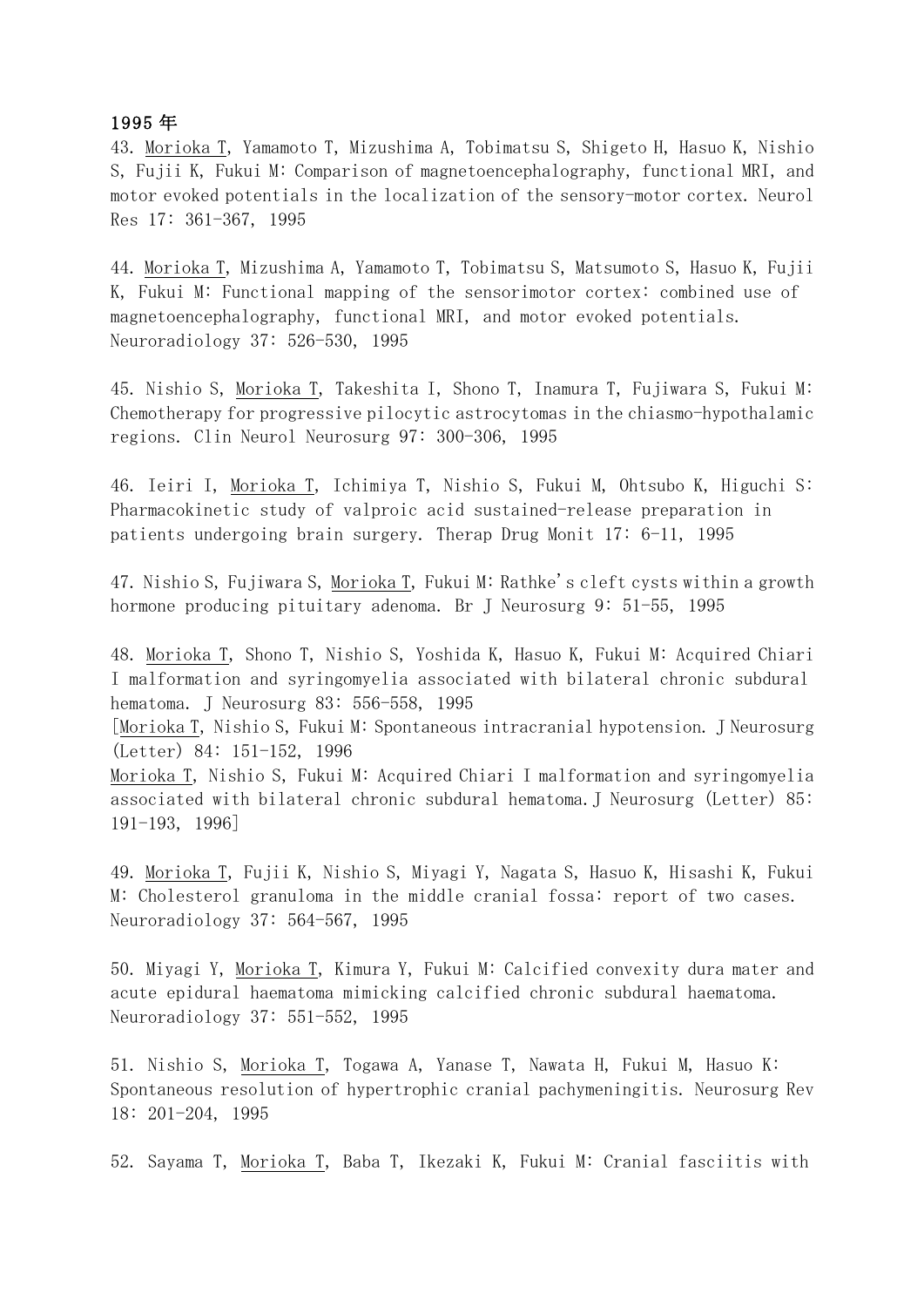massive intracranial extension. Child's Nerv Syst 11: 242-245, 1995

53. Nishio S, Takeshita I, Morioka T, Fukui M: Primary intracranial squamous cell carcinomas: report of two cases. Neurosurgery 37: 329-332, 1995

### 1994 年

36. Morioka T, Yamamoto T, Katsuta T, Fujii K, Fukui M: Presurgical three-dimensional magnetic source imaging of the somatosensory cortex in a patient with a peri-Rolandic lesion; technical note. Neurosurgery 34: 931-934, 1994

37. Nishio S, Morioka T, Fukui M, Goto Y: Surgical treatment of intractable seizures due to hypothalamic hamartoma. Epilepsia 35: 514-519, 1994

38. Nishio S, Takeshita I, <u>Morioka T</u>, Fukui M: Microcystic meningioma: Clinicopathological features of 6 cases. Neurol Res 16: 251-256, 1994

39. Morioka T, Nishio S, Suzuki S, Fukui M, Nishiyama T: Choroidal fissure cyst in the temporal horn associated with complex partial seizure. Clin Neurol Neurosurg 96: 164-167, 1994

40. <u>Morioka T</u>, Tashima T, Nishio S, Nishie E, Fukui M, Okamura T: Malignant lymphoma of the scalp at the site of a previous blunt trauma: Report of two cases. Surg Neurol 42: 117-120, 1994

41. Fujiwara S, Morioka T, Ishibashi H, Takaki T, Fukui M: Acute purulent discitis with epidural abscess of the cervical spine in an adult. Neurol Med Chir (Tokyo) 34: 382-384, 1994

42. Kodama K, Morioka T, Machi T, Takahashi S: Isolated facial nerve palsy of peripheral type caused by an intrinsic brain stem tumor. J Anesth 8:  $365-367$ , 1994

#### 1993 年

28. Morioka T, Kalehua A N, Streit WJ: Characterization of microglial reaction after middle cerebral artery occlusion in rat brain. J Comp Neurol 327: 123-132, 1993

29. Morioka T, Katsuta T, Fujii K, Kato M, Fukui M: Discrepancy between SEPs directly recorded from the dorsal column nuclei following upper and lower limb stimulation in patients with syringomyelia. Electroenceph clin Neurophysiol 88: 453-458, 1993

30. Miyagi Y, Mannoji H, Akaboshi K, Morioka T, Fukui M: Intraventricular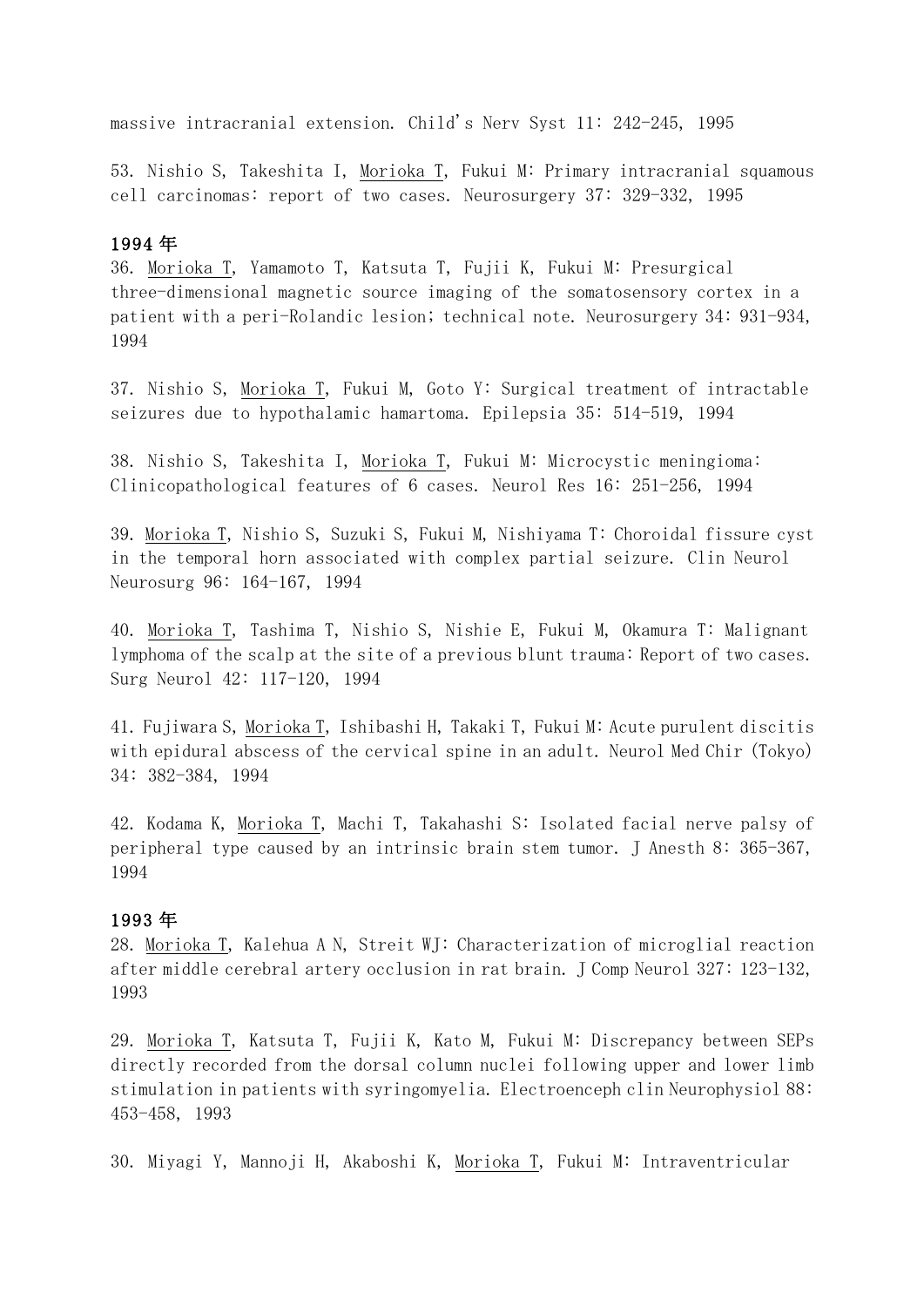cavernous malformation associated with medullary venous malformation. Neurosurgery 32: 461-464, 1993

31. Miyagi Y, Morioka T, Otsuka M, Fukui M: Striatal glucose metabolism and [18F] fluorodopa uptake in a patient with tumor-induced hemiparkinsonism. Neurosurgery 32: 838-841, 1993

32. Katsuta T, Morioka T, Fujii K, Fukui M: Physiological localization of the facial colliculus during direct surgery on an intrinsic brain stem lesion. Neurosurgery 32: 861-863, 1993

33. Morioka T, Mastushima T, Ikezaki K, Nagata S, Ohta M, Hasuo K, Fukui M: Intracranial adenoid cystic carcinoma mimicking meningioma: report of two cases. Neuroradiology 35: 462-465, 1993

34. Katsuta T, Morioka T, Hasuo K, Miyahara S, Fukui M, Masuda K: Discrepancy between provocative test and clinical results following endovascular obliteration of spinal arteriovenous malformation. Surg Neurol  $40:142-145$ , 1993

35. Morioka T, Baba T, Nishio S: Cranial fasciitis. Surg Neurol (Letter) 39: 333, 1993

#### 1992 年

21. Morioka T, Kalehua A, Streit WJ: Progressive expression of immunomolecules on microglial cells in rat dorsal hippocampus following transient forebrain ischemia. Acta Neuropathol 83: 149-157, 1992

22. Morioka T, Baba T, Black K, Streit WJ: Immunophenotypic analysis of infiltrating leukocytes and microglia in an experimental rat glioma. Acta Neurpathol 83: 590-597, 1992

23. Morioka T, Baba T, Black K, Streit WJ: Response of microglial cells to experimental rat glioma. Glia 6: 75-79, 1992

24. Morioka T, Baba T, Black K, Streit WJ: Inflammatory cell infiltrates vary in experimental primary and metastatic brain tumors. Neurosurgery 30: 891-896, 1992

25. Streit WJ, Morioka T, Kalehua A: MK-801 prevents microglial reaction in rat hippocampus after forebrain ischemia. Neuro Report 3:146-148, 1992

26. Morioka T, Kurita-Tashima S, Fujii K, Nakagaki H, Kato M, Fukui M: Somatosensory and spinal evoked potentials in patients with cervical syringomyelia. Neurosurgery 30: 218-222, 1992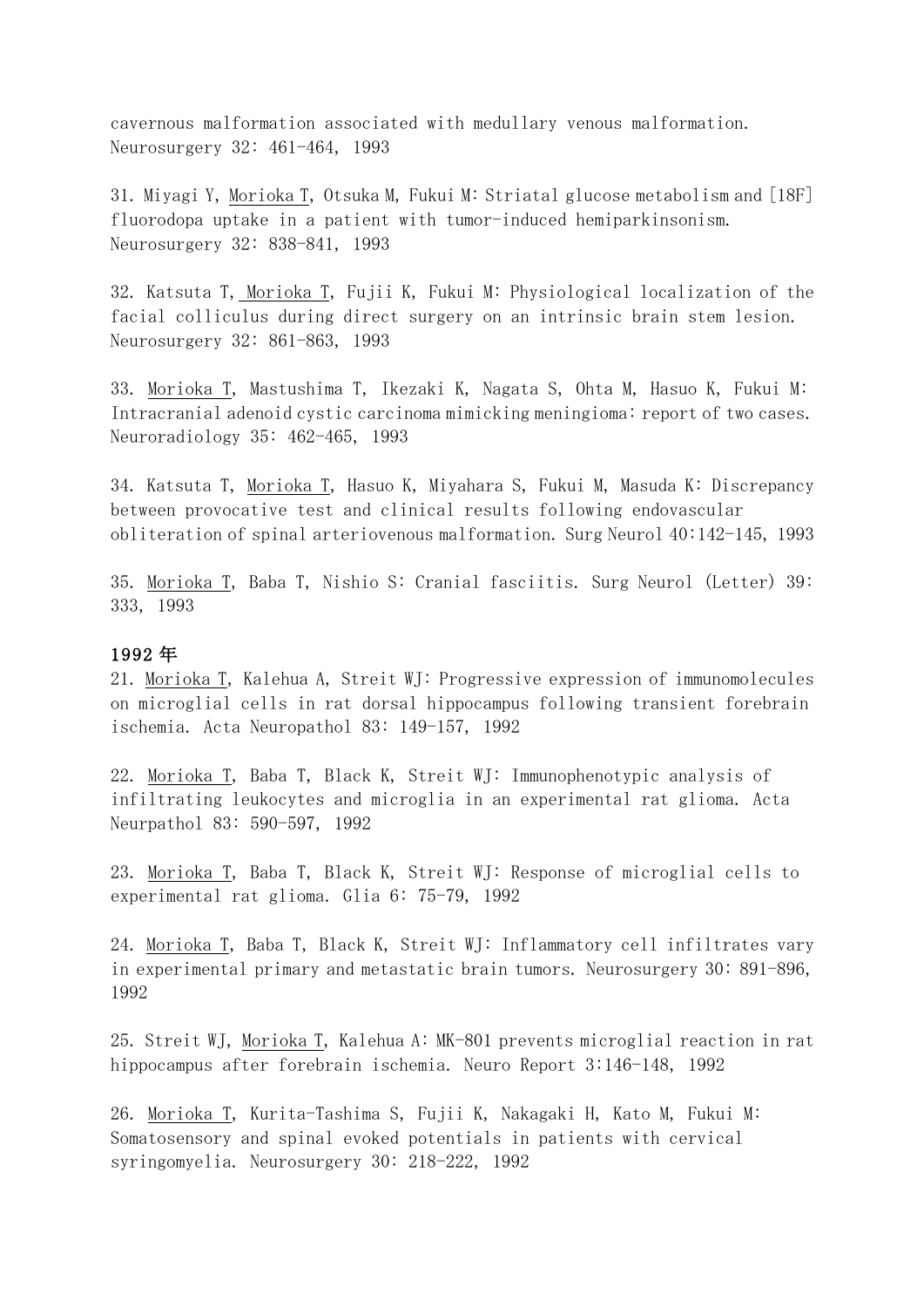27. Morioka T, Matsushima T, Yokoyama N, Muratani H, Fujii K, Fukui M: Isolated bilateral abducens nerve palsies caused by the rupture of a vertebral artery aneurysm. J Clin Neuro-ophthalmol 12: 263-267, 1992

## 1991 年

13. Morioka T, Kalehua A, Streit WJ: The microglial reaction in the rat dorsal hippocampus following transient forebrain ischemia. J Cereb Blood Flow Metab 11: 966-973, 1991

14. Morioka T, Streit WJ: Expression of immunomolecules on microglial cells following neonatal sciatic nerve axotomy. J Neuroimmunol 35: 21-30, 1991

15. Morioka T, Shima F, Kato M, Fukui M: Direct recording of somatosensory evoked potentials in the vicinity of the dorsal column nuclei in man: their generator mechanisms and contribution to the scalp far-field potentials. Electroenceph clin Neurophysiol 80: 215-220, 1991

16. Morioka T, Tobimatsu S, Fujii K, Fukui M, Kato M, Matsubara T: Origin and distribution of brain-stem somatosensory evoked potentials in humans. Electroenceph clin Neurophysiol 80: 221-227, 1991

17. Morioka T, Tobimatsu S, Fujii K, Nakagaki H, Fukui M, Kato M, Shibata K, Takahashi S: Direct spinal versus peripheral nerve stimulation as monitoring techniques in epidurally recorded spinal cord potentials. Acta Neurochir (Wien) 108: 122-127, 1991

18. Morioka T, Fujii K, Tobimatsu S, Fukui M, Sakaguchi Y: Usefulness of epidurally evoked cortical potential monitoring during cervicomedullary glioma surgery. J Clin Monit 7: 30-34, 1991

19. Shima F, Morioka T, Tobimatsu S, Kavaklis O, Kato M, Fukui M: Localization of stereotactic targets by microrecording of thalamic somatosensory evoked potentials. Neurosurgery 28: 223-230, 1991

20. Kaseda Y, Tobimatsu S, Morioka T, Kato M: Auditory middle-latency responses in patients with localized and non-localized lesions of the central nervous system. J Neurol 238: 427-432, 1991

## 1990 年

11. Morioka T, Tashima T, Nagata S, Fukui M, Hasuo K: Cerebral aspergillosis after burr-hole surgery for chronic subdural hematoma. Neurosurgery 26: 332-335, 1990